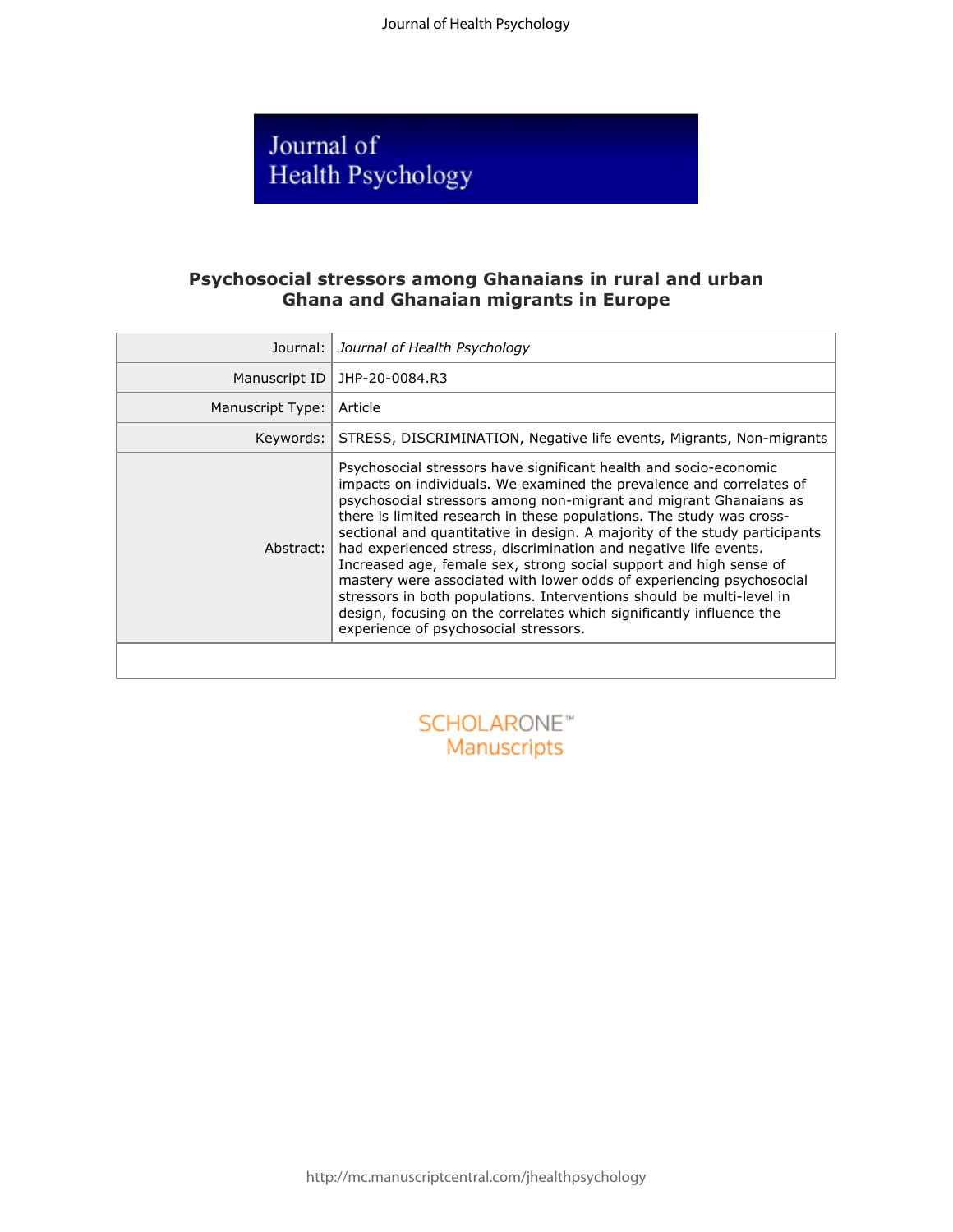$\mathbf{1}$ 

## **Background**

Psychosocial stressors have a major influence on mood and sense of well-being, and may lead to the development or aggravation of mental disorders, physical ill-health or dysfunctional behaviour (Hobfoll, 2002; Schneiderman, Ironson and Siegel, 2005; World Health Organization [WHO], 2019). Among sub-Saharan Africa populations at home and abroad, psychosocial stressors and severe mental disorders are considered a silent epidemic largely due to poverty, social exclusion and structural inequalities which present systemic barriers to prevention, detection and treatment (Monteiro, 2015; Pannetier et al., 2017; Wainberg et al., 2017).

often have significant health, social are<br>associated with physical morbidity and<br>posed and decreased productivity (Gadalla, 2<br>17). Psychosocial stressors are also assoc<br>wiours and overall poor quality of life (<br>Jeikkilä et Psychosocial stressors often have significant health, social and economic impacts on individuals as they are associated with physical morbidity and mortality, disruption of interpersonal relationships and decreased productivity (Gadalla, 2009; Fryers et al., 2005; Hamilton and Alloy, 2017). Psychosocial stressors are also associated with cardiovascular diseases, unhealthy behaviours and overall poor quality of life (Black and Garbutt, 2002; Bucciarelli et al., 2020; Heikkilä et al., 2013; Martos-Méndez et al, 2020; Wills et al., 2002).

Studies which have assessed the burden of psychosocial stressors and severe mental disorders in urban and rural settings have shown that urban residents have an increased risk of mental illness relative to rural dwellers because they are more likely to be exposed to stressors related to their environment (such as congestion, noise/air pollution and cost of living) and are also more likely to experience stressful personal events (such as residential relocation and job loss) (Chen et al., 2014). There is also evidence to show that psychosocial stressors are more prevalent in poor than in non-poor urban neighbourhoods (Srivastava, 2009).

A number of studies conducted mainly in Europe have found higher risks or rates of psychosocial stressors and mental disorders among migrants compared to the host population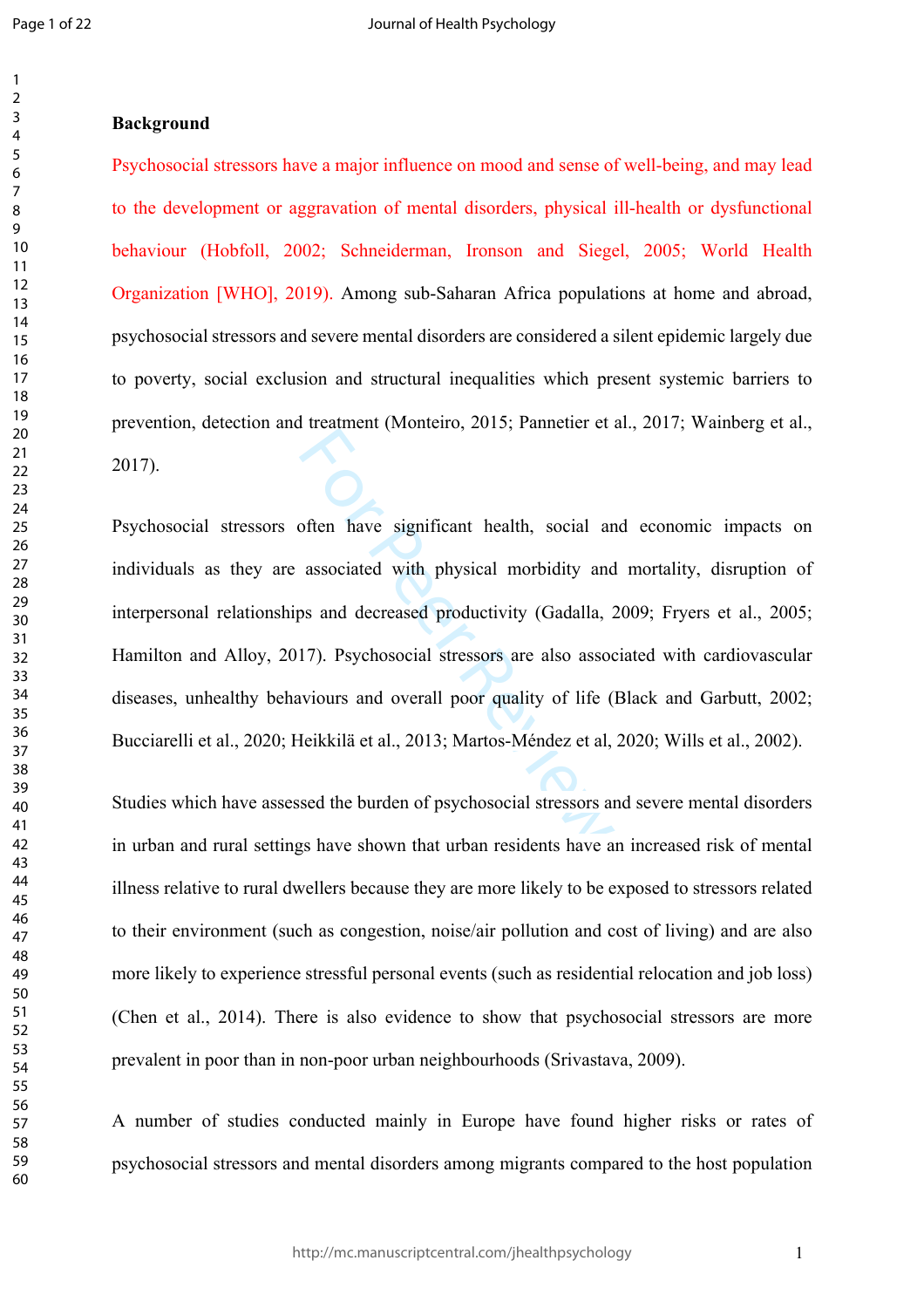and their counterparts at home (Abebe, Lien and Hjelde, 2014; Kerkenaar et al., 2013; Pannetier et al., 2017; Salinero-Fort et al., 2015). The local circumstances of migrant populations, such as opportunities for socioeconomic development and integration, and access to healthcare and preventive services may also vary considerably across countries and can influence the experience of psychosocial stressors and broadly, mental and physical health, in different ways (de-Graft Aikins et al., 2012).

Additionally, the health status of host populations, to an extent, determines the health status of migrant groups as host populations are often the reference group for health outcomes. In other words, if the host population have poor health outcomes, for example, migrant groups will most likely have similar outcomes – "the migrant pond effect" (Agyemang et al., 2016; de-Graft Aikins et al., 2012).

boundary are often the reference group for<br>ation have poor health outcomes, for exam<br>outcomes – "the migrant pond effect" (A<br>interval outcomes – "the migrant pond effect" (A<br>interval outcomes and interval of the prevalence Generally, there is a paucity of evidence on the prevalence and correlates of psychosocial stressors in African populations at home and abroad. There are however, a few studies on psychosocial stressors and mental health in African-ancestry populations in the diaspora (such as in African Americans and in African Surinamese) (Brody et al., 2014; Nieuwenhuijsen et al., 2015; Spruill et al., 2019). Among populations of African descent in Europe, factors such as unemployment, poverty, poor housing, work stress, racial discrimination and lack of social support have been identified as drivers of poor mental health outcomes (Agyemang et al., 2009; Pannetier et al., 2017).

This study employed the use of the socio-ecological model for health, which recognizes that multi-level factors at the individual, interpersonal and structural/environmental levels have a bearing on both mental and physical illness (Jurado et al., 2017; Reupert, 2017; Song et al., 2007). These factors also work in tandem and in varied ways to either increase or mitigate the likelihood of psychosocial stressors (Kendler et al., 2003).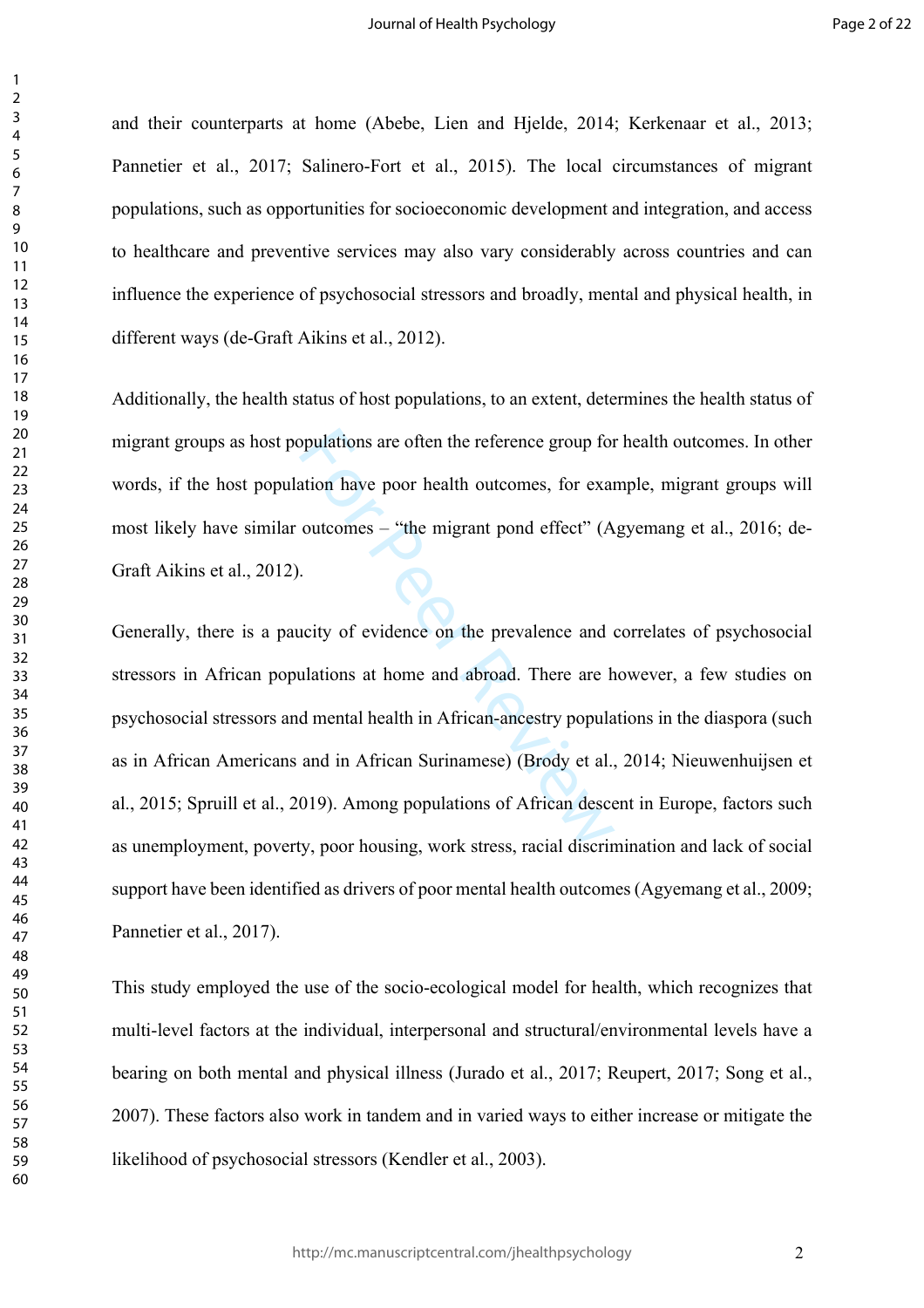$\mathbf{1}$  $\overline{2}$ 

We assessed the rates of psychosocial stressors, specifically, stress at home/work, perceived discrimination and negative life events, using a sample of Ghanaians in Ghana (non-migrants) and Ghanaian migrants residing in Europe. We also assessed correlates of these psychosocial stressors in both geographical settings to better understand how migration and national contextual factors might influence exposure to and experience of stressors.

#### **Methods**

#### **Data source**

drawn from the Research on Obesity and<br>viect. The RODAM project was a multi-<br>Shana and Ghanaian migrants in Europe, s<br>Berlin. Protocol details of the RODAM pr<br>al., 2014).<br>**Example 1**<br>ent<br>edure was adopted to recruit indivi Data for this study were drawn from the Research on Obesity and Diabetes among African Migrants (RODAM) project. The RODAM project was a multi-site cross-sectional study involving Ghanaians in Ghana and Ghanaian migrants in Europe, specifically, in the cities of Amsterdam, London and Berlin. Protocol details of the RODAM project have been described previously (Agyemang et al., 2014).

#### **Sampling and recruitment**

A random sampling procedure was adopted to recruit individuals living in rural and urban areas of the Ashanti region of Ghana. Ghanaian migrants in Amsterdam were randomly drawn from the Amsterdam Municipal register. In London, Ghanaian migrants were drawn from the membership lists of Ghanaian organizations and the association of Ghanaian churches. In Berlin, Ghanaian migrants were randomly drawn from a list of Ghanaians provided by the immigration registration office and supplemented with contact details of members of Ghanaian organizations and churches. The adult population aged 25 to 70 years were included in the present analyses.

### **Study Procedure**

Data were collected through a structured questionnaire, which was administrated by an interviewer, or self-administered by paper or digitally. All interviewers across the study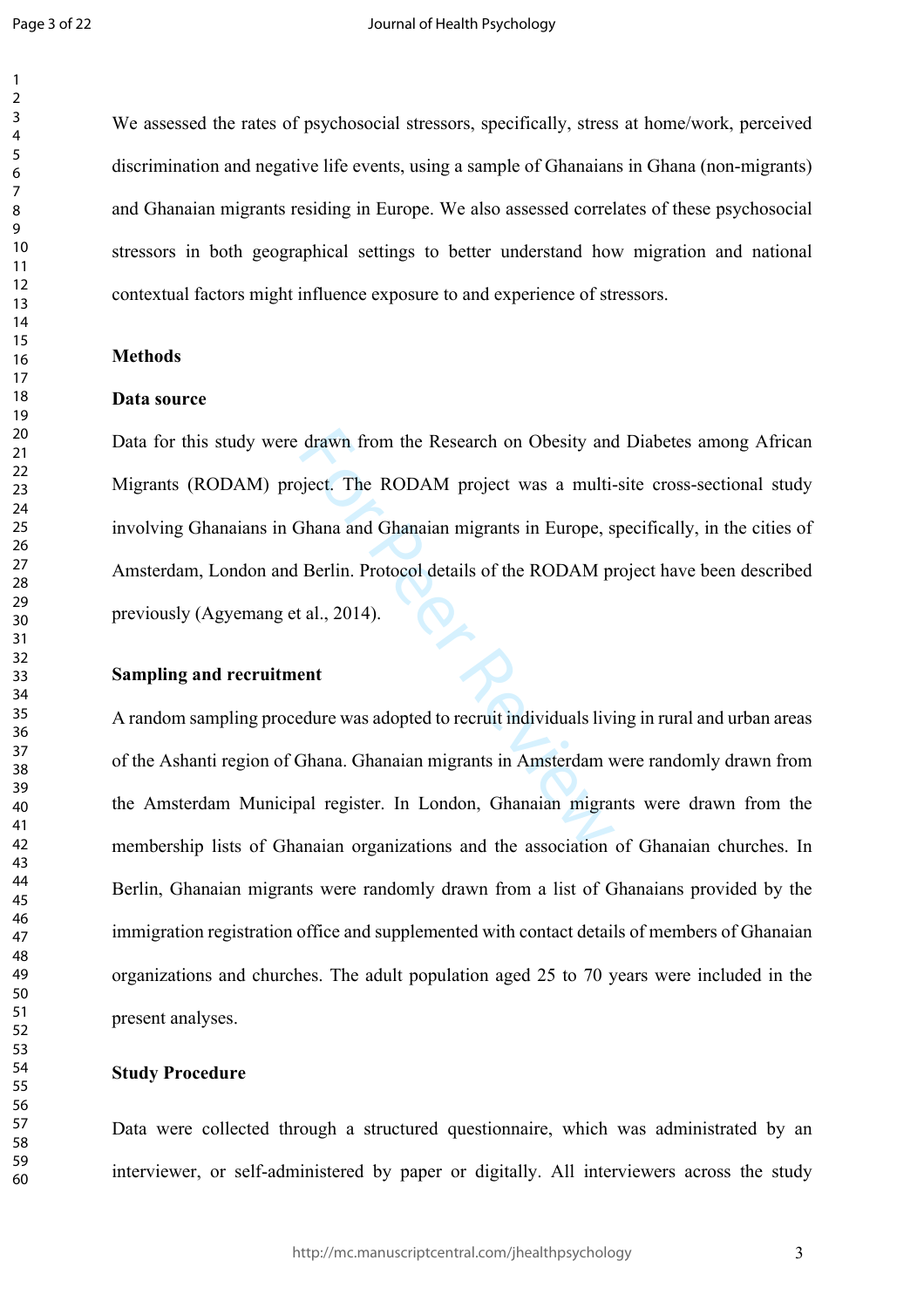settings had a Ghanaian background and received standardized training on interviewing. Interviews were conducted in the preferred language of participants (mainly Twi [local Ghanaian language], English, Dutch or German). The questionnaire had information on demographics, socioeconomic status, migration history, health status, and psychosocial stressors.

## **Ethical considerations**

Ethical approval was obtained through the respective ethics committees in Ghana, the Netherlands, Germany and United Kingdom. Additionally, informed written consent was sought from each participant before being enrolled in the study.

#### **Measurements**

#### **Outcome variables**

Independent Muslim Additionally, informant before being enrolled in the study.<br>The study end of the study.<br>The stressors are all stressors. Stress at home/work was assessed<br>absorped all stressors. Stress at home/work was a Stress at home/work, perceived discrimination and negative life events were used as the measures of psychosocial stressors. Stress at home/work was assessed with the tool used in the INTERHEART study (Rosengren et al., 2004). The tool assesses feelings of irritability, anxiety and difficulties in sleeping due to conditions at home or work. Stress at home/work was categorized as "never experienced stress" or "experienced periods of stress".

Perceived discrimination was assessed using an adapted version of the everyday discrimination scale (Essed, 1991; Williams et al., 1997). This scale assesses routine and often subtle experiences of unfair treatment by others in the social environment, and gives a good measure of stressors that are considered episodic or chronic. The nine-item scale asked participants to rate the frequency of experiencing daily mistreatment. The reliability coefficient (Cronbach's alpha) for the nine-item scale was 0.92. The responses to each of the questions ranged from "never" (coded 1) to "very often" (coded 5). A sum score was computed, ranging from 9 to 45 (the higher the score, the higher the level of perceived discrimination). The mean of the sum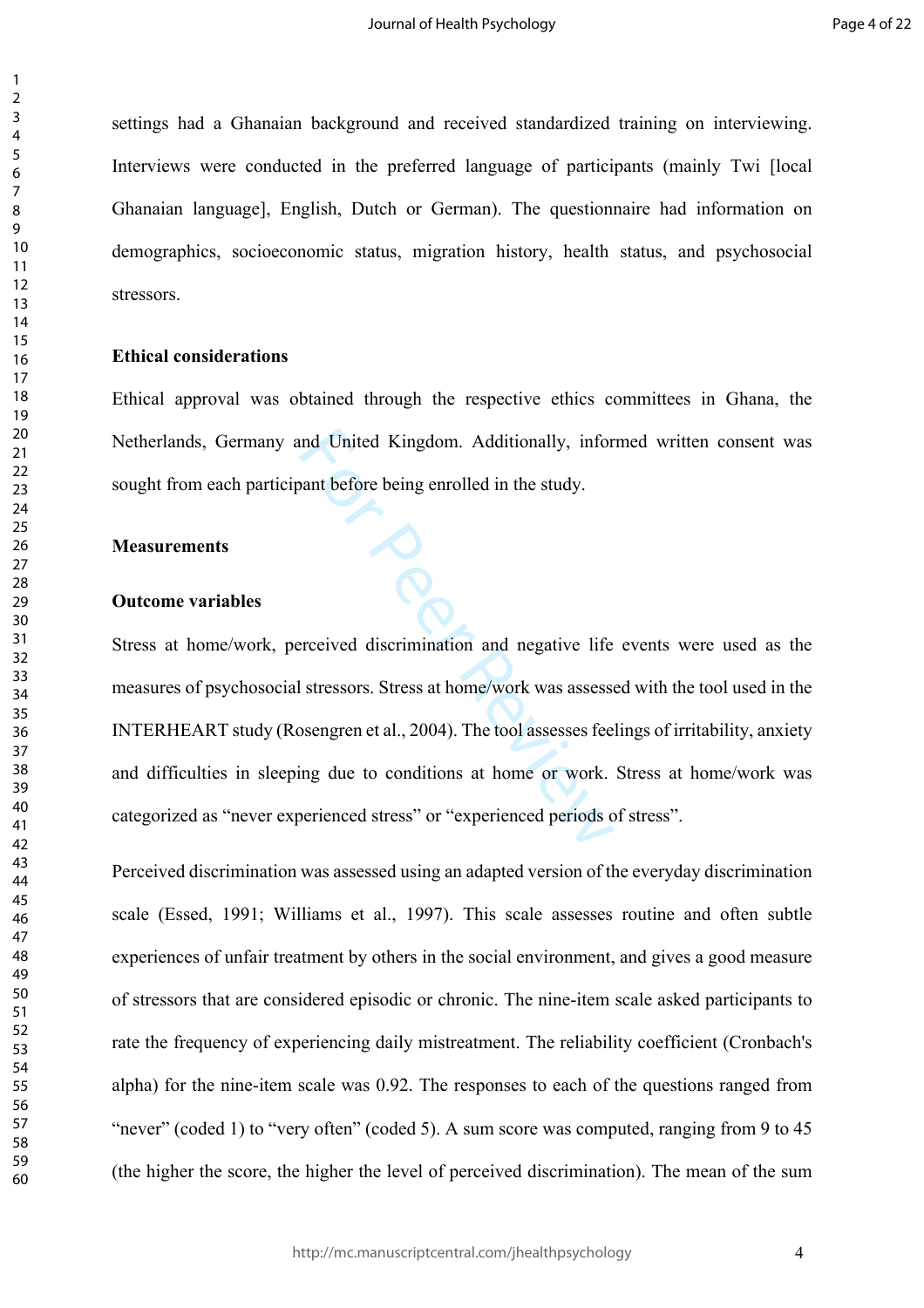$\mathbf{1}$ 

score was determined, and the experience of discrimination was categorized as no/low discrimination (below the mean of the sum score) and frequent discrimination (above the mean of the sum score).

Negative life events were assessed with the use of an adapted version of the "List of Threatening Experiences" (LTE) measure (Brugha et al., 1985; Rosmalen et al., 2012). Study participants were asked if they experienced negative life events in the past 12 months. The negative events included the experience of a major financial crisis, dissolution of a steady relationship and serious problems with social relations. Responses were categorized as "no" (no negative life event experienced) or "yes" (experienced one or more negative events).

# **Explanatory variables**

problems with social relations. Responses<br>perienced) or "yes" (experienced one or m<br>tus, educational status, sense of mastery (i)<br>(interpersonal level), location and length<br>/environmental level) were the explanato<br>categori Sex, age, employment status, educational status, sense of mastery (individual level), perceived sense of social support (interpersonal level), location and length of stay in Europe – for migrants only (structural/environmental level) were the explanatory variables in this study. Employment status was categorized as either unemployed or employed. Education was based on the highest level completed, and was categorized as no/primary education, lower secondary, higher secondary and tertiary.

Social support was assessed using a component of the Social Support Questionnaire for Transactions (SSQT) called the "Daily Emotional Support" scale – a social-emotional scale which measures supportive interactions (Briancon et al., 1990; Suurmeijer et al., 1995; Van Sonderen, 1990). The five-item scale asked questions that relate to aspects of inter-personal relationships and support. A sum score of the five questions was computed, ranging from 5 to 20. The mean of the sum score was determined, and participants who fell below the mean of the sum score were categorized as having weak social support, and those above the mean as having strong social support.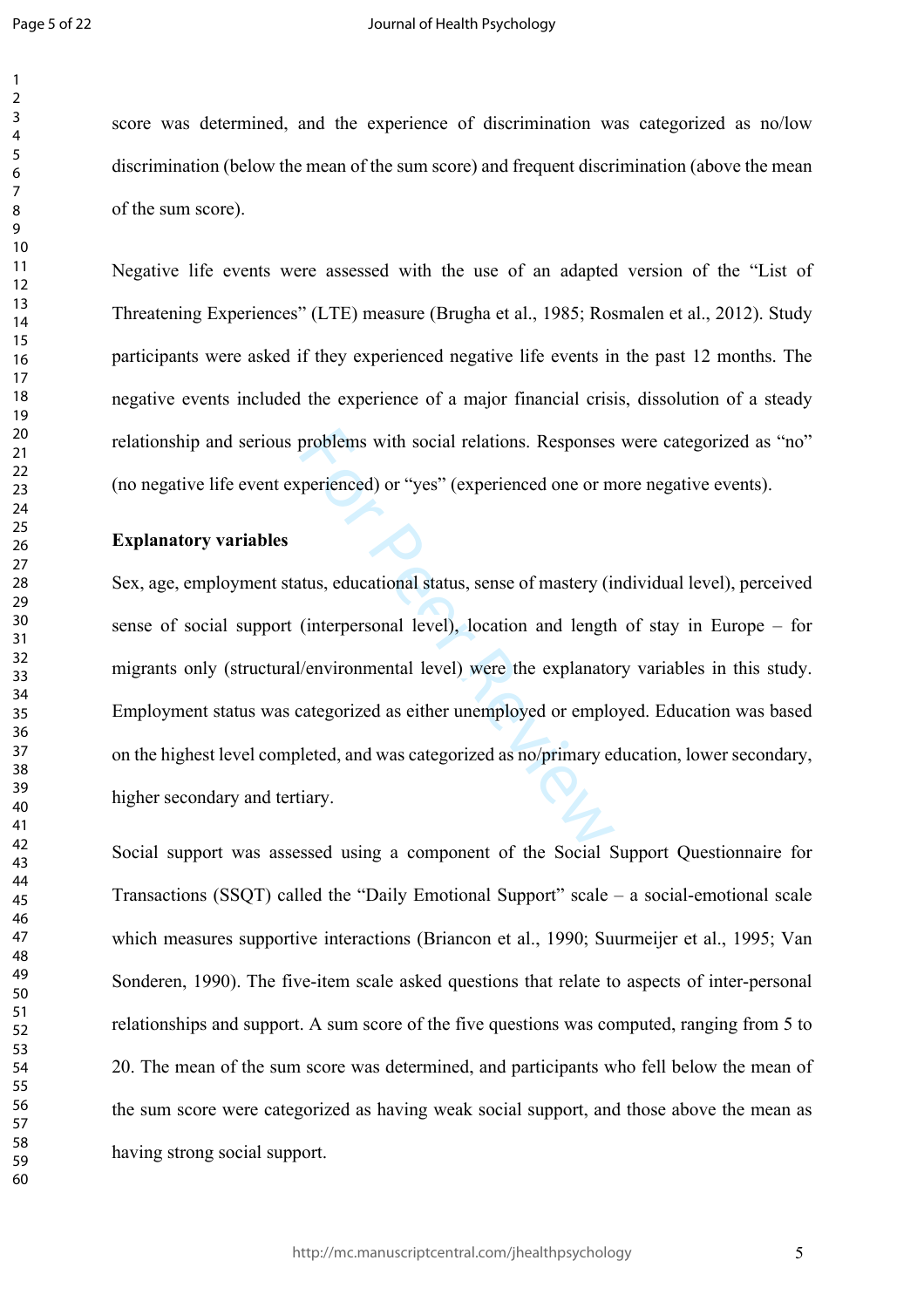An individual's sense of mastery (the extent of control of one's life) was assessed using an abbreviated version of Pearlin's mastery scale (Pearlin and Schooler, 1978). The scale captures challenging aspects of life that could be solved or changed by the individual. The sum score for mastery ranged from 5 to 25, with higher scores indicating a higher sense of mastery.

#### **Data analysis**

of psychosocial stressors. All analyses we<br>lyzed with SPSS version 23.<br>t<br>ilable. However, the data may be made ava<br>ith permission from the RODAM study ad<br>ial stressors<br>% reported experiencing periods of stress ay<br>y populat Prevalence estimates were assessed for both study populations. Logistic regression models were used to assess the differences in psychosocial stressors between non-migrants and migrants; and correlates of psychosocial stressors. All analyses were stratified by migration status. The data were analyzed with SPSS version 23.

# **Data Sharing Statement**

Data are not publicly available. However, the data may be made available by the authors upon reasonable request and with permission from the RODAM study advisory board members.

# **Results**

## **Prevalence of psychosocial stressors**

Among non-migrants, 72% reported experiencing periods of stress at home/work compared to 52% in the migrant study population. 14% of non-migrants reported experiencing frequent perceived discrimination compared to 56% among migrants. In addition, 65% of non-migrants reported experiencing negative life events compared to 62% among migrants (Figure 1).

"INSERT HERE" (Figure 1)

Table 1 shows the odds of experiencing stress, perceived discrimination and negative life events among Ghanaian migrants compared with non-migrants. Migrants had lower odds of experiencing periods of stress at home/work compared to non-migrants after adjusting for individual and interpersonal level factors (AOR=0.43, 95% CI=0.34-0.45). Similarly, migrants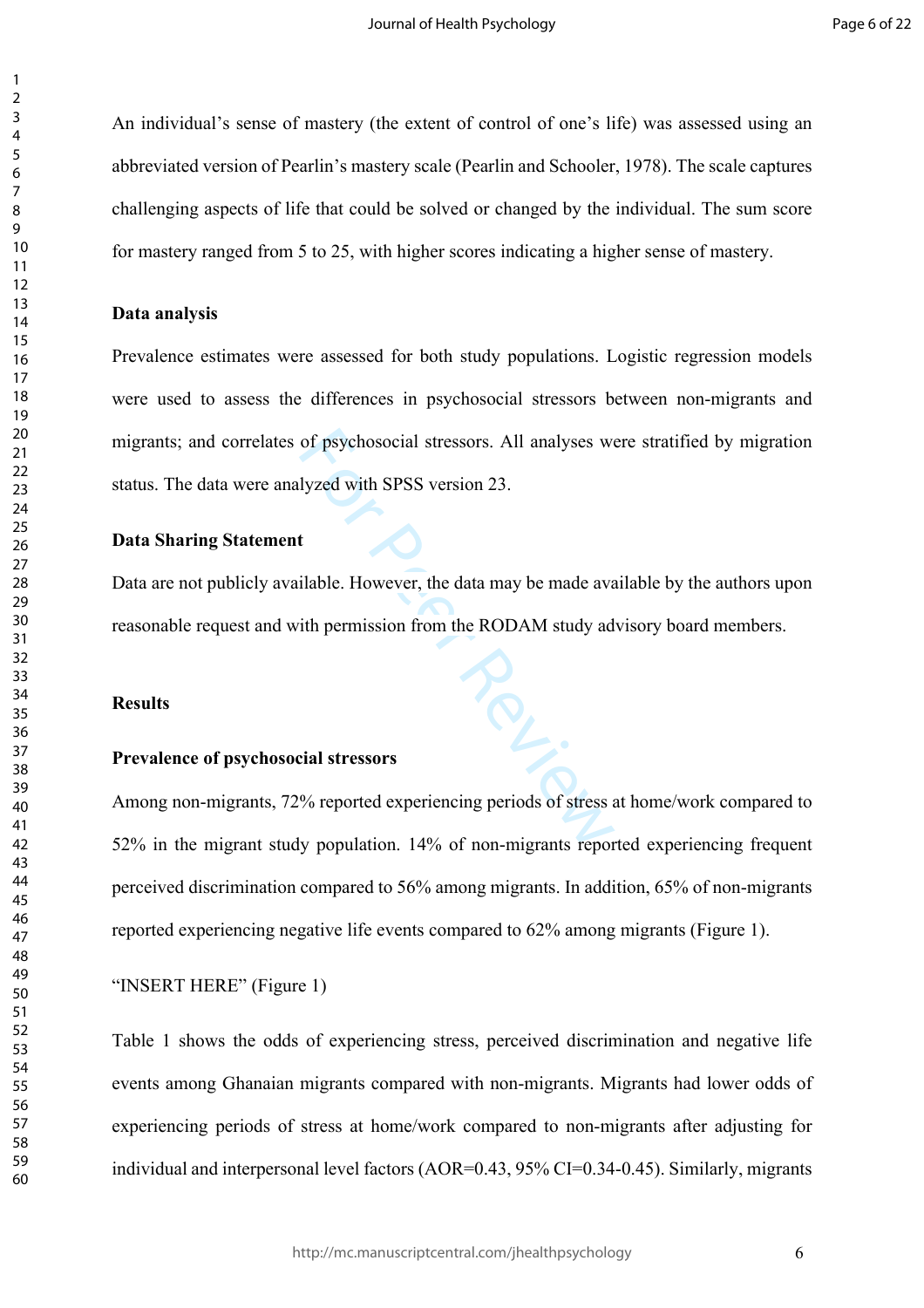$\mathbf{1}$  $\overline{2}$  $\overline{3}$  $\overline{4}$  $\overline{7}$ 

compared to non-migrants were less likely to experience negative life events compared to nonmigrants (AOR=0.86, 95% CI=0.75-0.98). However, migrants were over nine times more likely to experience frequent discrimination compared to non-migrants (AOR=9.45, 95%  $CI = 7.97 - 11.20$ .

"INSERT HERE" (Table 1)

#### **Correlates of psychosocial stressors**

#### **Stress at home/work**

rs associated with stress at home/work is<br>igrants, those with lower secondary, high<br>of experiencing stress (OR=0.63, 95% CI=0.60, 95% CI=0.37-0.98 respectively)<br>owever, among Ghanaian migrants, those v<br>ing stress compared Table 2 shows the factors associated with stress at home/work in both study populations. Among Ghanaian non-migrants, those with lower secondary, higher secondary and tertiary education had lower odds of experiencing stress (OR=0.63, 95% CI=0.50-0.80; OR=0.61, 95%  $CI=0.44-0.86$  and  $OR=0.60$ ,  $95\%$   $CI=0.37-0.98$  respectively) compared to those with no/primary education. However, among Ghanaian migrants, those with tertiary education had higher odds of experiencing stress compared to those with no/primary education (OR=1.50, 95% CI=1.09-2.07).

Ghanaian migrants with a strong social support had lower odds of experiencing stress at home/work (OR=0.81, 95% CI=0.66-1.01). Furthermore, in both study populations, individuals with a high sense of mastery had lower odds of experiencing periods of stress (nonmigrants, OR=0.89, 95% CI=0.87-0.92; migrants, OR=0.87, 95% CI=0.85-0.89).

"INSERT HERE" (Table 2)

# **Perceived discrimination**

Among non-migrants, old age was associated with lower odds of experiencing frequent discrimination (OR=0.97, 95% CI=0.96-0.99). Individuals in rural Ghana were less likely to experience discrimination compared to those in urban Ghana (OR=0.41, 95% CI=0.30-0.58).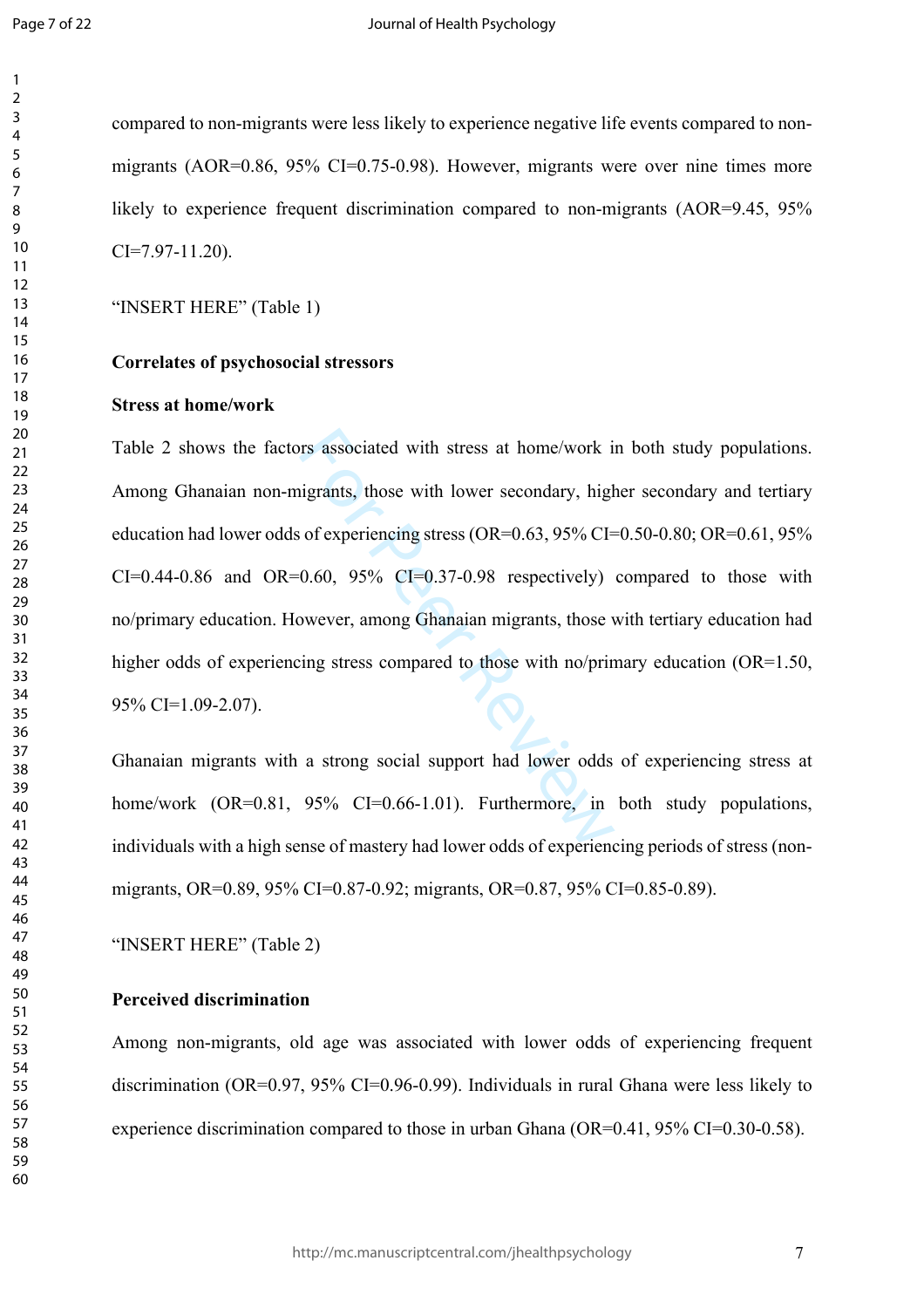> On the other hand, among migrants, females had lower odds of experiencing discrimination  $(OR=0.70, 95\% CI=0.59-0.84)$  than males. Also, migrants with tertiary education were more likely to experience frequent discrimination compared to those with no education (OR=3.18, 95% CI=2.27-4.46). Migrants living in London had lower odds of experiencing frequent discrimination compared to those in Amsterdam (OR=0.67, 95% CI=0.53-0.84).

> nnts, OR=0.67, 95% CI=0.45-0.82). Similar<br>y to experience frequent discrimination in t<br>0.91; migrants, OR=0.90, 95% CI=0.88-0.9<br>3)<br>migrant study populations, females were<br>pared to males (OR=0.72, 95% CI=0.58<br>ly). Individuals with a strong social support in both study populations were less likely to experience frequent discrimination compared to those with weak social support (non-migrants, OR=0.20, 95% CI=0.15-0.27; migrants, OR=0.67, 95% CI=0.45-0.82). Similarly, those with a high sense of mastery were less likely to experience frequent discrimination in both groups (non-migrants, OR=0.89, 95% CI=0.86-0.91; migrants, OR=0.90, 95% CI=0.88-0.92) (Table 3).

"INSERT HERE" (Table 3)

#### **Negative life events**

In the non-migrant and migrant study populations, females were less likely to experience negative life events compared to males (OR=0.72, 95% CI=0.58-0.88 and OR=0.84, 95%  $CI=0.70-0.99$ , respectively).

Among migrants, those with a strong social support had lower odds of experiencing negative life events (OR=0.81, 95% CI=0.66-1.00) compared to those with weak social support (Table 4).

"INSERT HERE" (Table 4)

# **Discussion of key findings**

Among non-migrants, advancement in age decreased the odds of experiencing frequent discrimination. There is evidence to show that as one ages, reporting of stressors becomes lower (Griffin and Soskolne, 2003; Shields, 2004). Overall satisfaction in life increases in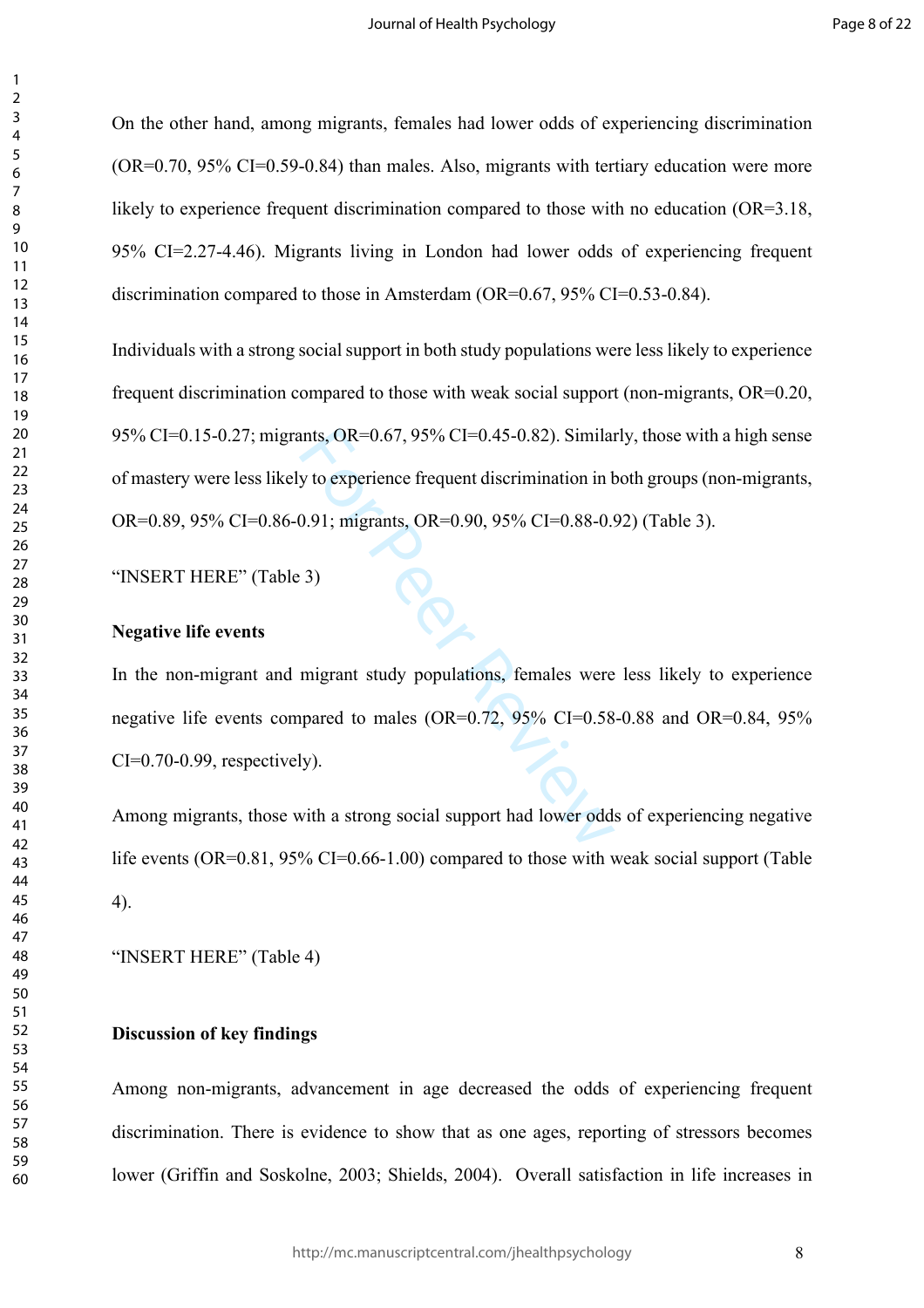$\mathbf{1}$ 

#### Journal of Health Psychology

older adults, due in part to the potential for recovery, adaption and psychosocial growth (WHO, 2015). In Ghana, there is a cultural imperative to respect elders, and discrimination of the aged is discouraged. However, the reality is more complex as migration, single generation households and other contemporary challenges have led to diminishing family support and increased neglect of the elderly (de-Graft Aikins et al., 2016).

sults of many studies that have assessed ger<br>and mental health disorders broadly. Student<br>rs is higher among women than men (De <sup>1</sup><br>..., 2008; Wittig et al., 2008). This is mainly<br>ort adverse life events, discrimination an The findings also showed that women were less likely to experience frequent discrimination (in the migrant population only) and negative life events (in both populations). These findings are not consistent with results of many studies that have assessed gender differences in relation to psychosocial stressors and mental health disorders broadly. Studies have often shown that the experience of stressors is higher among women than men (De Wit et al., 2008; Levecque et al., 2009; Taloyan et al., 2008; Wittig et al., 2008). This is mainly because women are more likely to observe and report adverse life events, discrimination and chronic strains, and are also more sensitive to nuanced changes in life compared to men (Shields, 2004).

Among migrants, those with tertiary education had higher odds of experiencing stress at work or home, and a three-fold likelihood of experiencing frequent discrimination. Migrants with higher education are sometimes faced with the challenge of finding jobs which match their level of education or have perceptions of job insecurity and high job demand (Agyei et al., 2014; González-Castro and Ubillos, 2011). In a qualitative study of Ghanaian migrants in Europe, participants associated psychosocial stress with poor working conditions such as working long hours and having multiple jobs (de-Graft Aikins et al., 2019).

Among migrants, those who reported that they had strong social support had lower odds of stress, perceived discrimination and negative life events. Similarly, non-migrants with strong social support had lower odds of perceived discrimination only. It has been documented that generally, a high level of social support moderates the impact of life stressors and enhances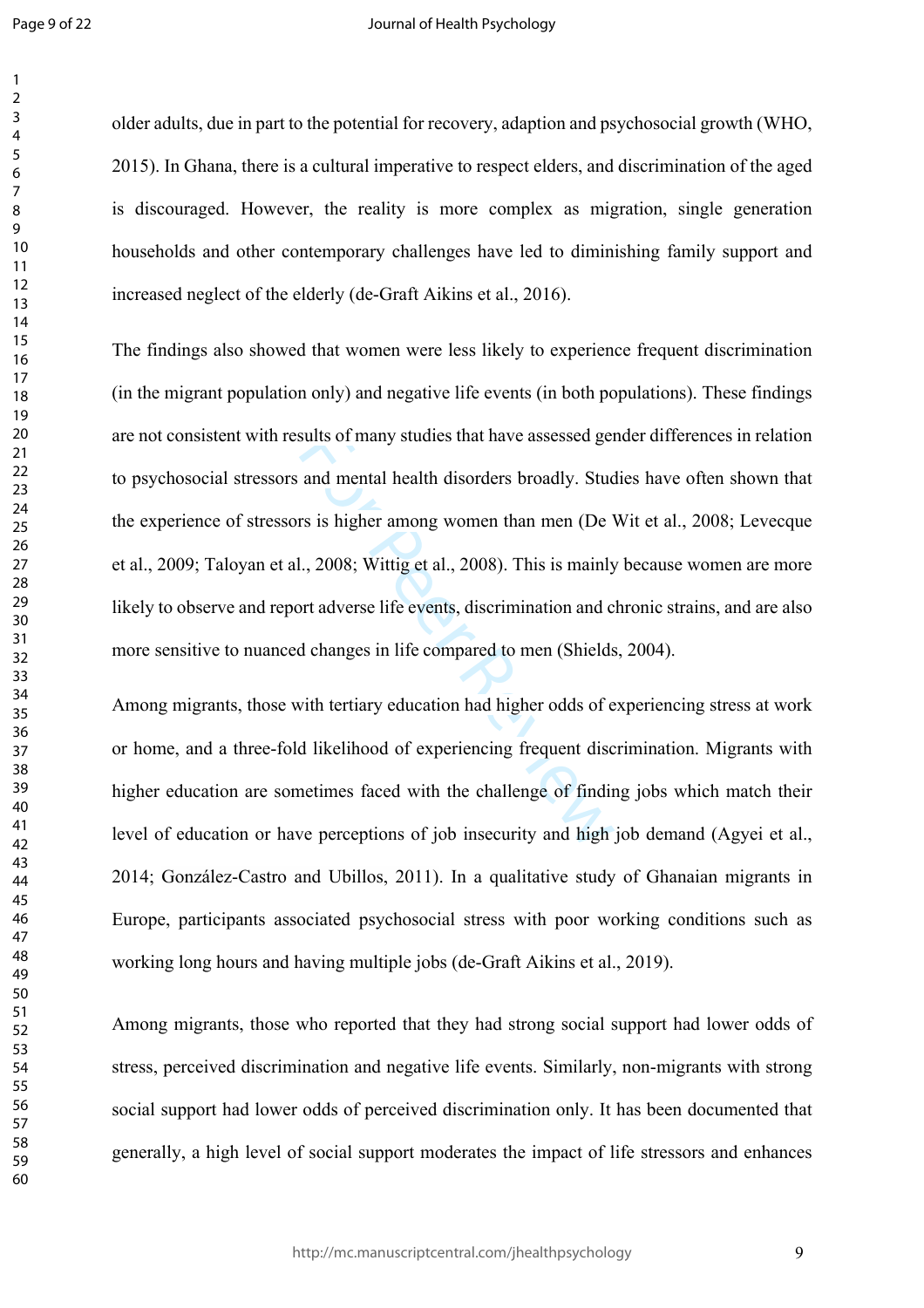resilience to stress and other psychosocial states (Ozbay et al., 2007). Among migrant groups, there is evidence to show that an adequate social support can reduce stressors associated with the process of migration and improve psychological wellbeing (Chou, 2012; Gambaro et al., 2020; Pantelidou and Craig, 2006).

communities in the UK have a longer mig<br>e Netherlands for example, and they also<br>heir counterparts in the Netherlands do<br>heir counterparts in the Netherlands do<br>sf indings show that in both non-migra:<br>interpersonal and str Ghanaian migrants in London had lower odds of experiencing discrimination compared to those in Amsterdam. While discrimination is a major challenge for African migrants in Europe (Agyemang et al, 2009), migration histories and pathways shape different experiences of discrimination. Ghanaian communities in the UK have a longer migration history compared to Ghanaian migrants in the Netherlands for example, and they also face fewer barriers with English language than their counterparts in the Netherlands do with the Dutch language (Agyemang et al, 2014).

In summary, the study's findings show that in both non-migrant and migrant Ghanaian populations, individual, interpersonal and structural level factors are manifested in the experience of stress at home/work, discrimination and adverse life events.

Among non-migrants, female sex, increased age, higher educational status, a high sense of mastery (individual level), a strong social support (interpersonal level) and living in rural Ghana (structural level) significantly mediated the experience of psychosocial stressors. In other words, the experience of psychosocial stressors among non-migrants is driven by male sex, younger ages, low educational status, low sense of mastery, weak social support and living in an urban area.

Among migrants, female sex, a high sense of mastery (individual level), a strong social support (interpersonal level) and living in London (structural level) significantly mitigated the experience of psychosocial stressors. In other words, male sex, low sense of mastery, a weak social support and living in Amsterdam significantly increased the experience of psychosocial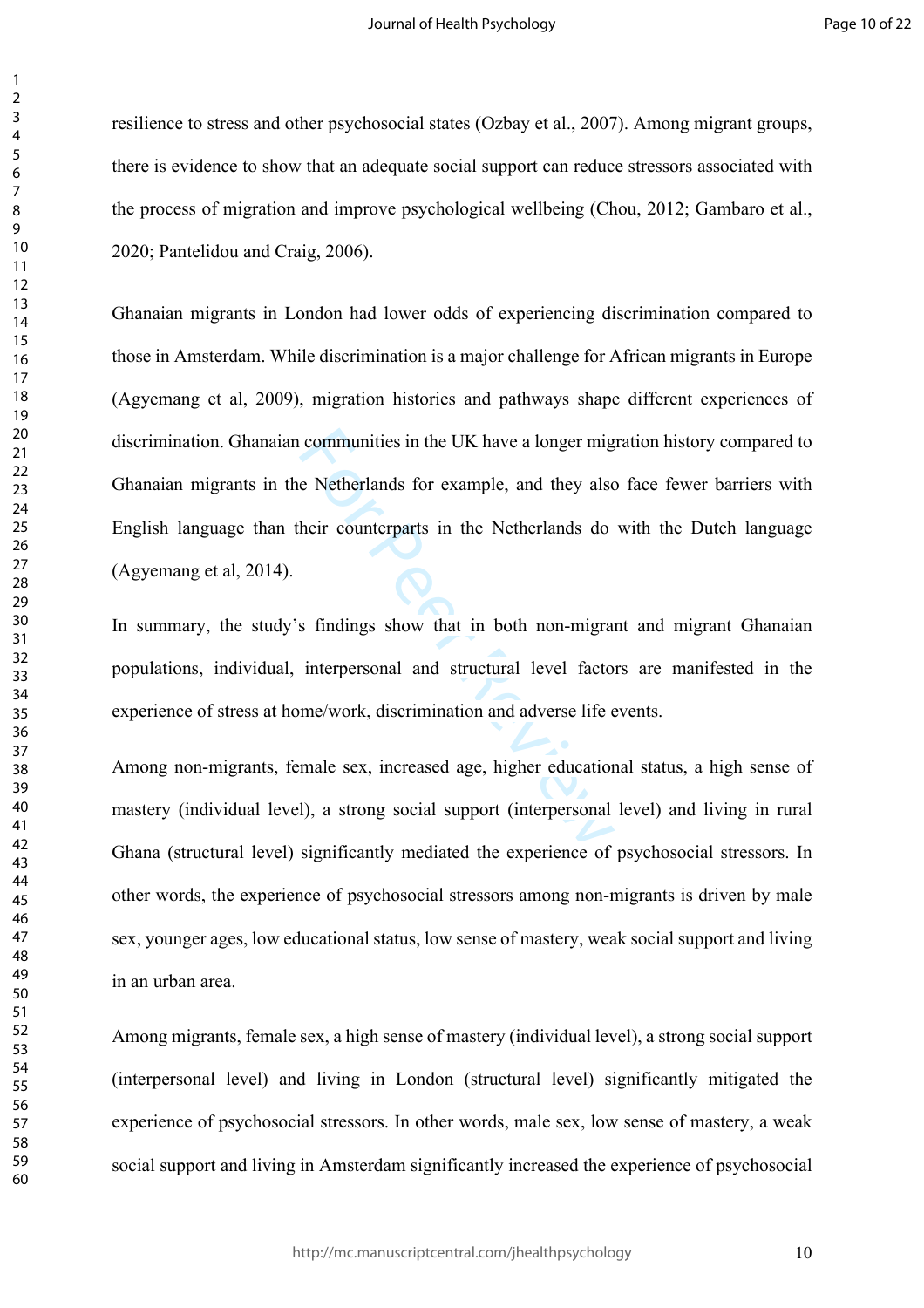$\mathbf{1}$  $\overline{2}$  $\overline{3}$  $\overline{4}$  $\overline{7}$ 

stressors among migrants. Additionally, a higher educational status (an individual level factor) significantly increased the odds of experiencing stress and discrimination.

## **Strengths and limitations**

which does not allow for an assessment<br>and for causal associations to be mad<br>may also be subject to recall bias and so<br>rement of perceived discrimination was<br>ully take into consideration structural dri-<br>nature of discrimin This study provides important findings on the prevalence of psychosocial stressors among Ghanaian non-migrant and migrant populations. The standardised nature of data collection made adequate comparison between migrants and non-migrants possible, which ensured that measurement biases are limited or reduced. A limitation of this study is the cross-sectional nature of the design, which does not allow for an assessment of temporal trends for psychosocial stressors, and for causal associations to be made. Self-reported data on experiences of stressors may also be subject to recall bias and socially desirable responses. Furthermore, the measurement of perceived discrimination was focused on interpersonal influences and did not fully take into consideration structural drivers, which are critical in identifying the nuanced nature of discrimination. Furthermore, we lack data on residential contextual factors in the study sites which may impact on the experience of psychosocial stressors.

## **Conclusion**

Stress and negative life events were prevalent among Ghanaian populations at home and in Europe. Perceived discrimination was particularly prevalent among Ghanaian migrants. Strategies and interventions to minimize the experience and impact of psychosocial stressors should be multi-level. At the individual level, there should be actions to mitigate or eliminate sources of psychosocial risks inherent in different spaces (work, home or social). At the interpersonal level, specific coping strategies for dealing with interpersonal stressors, namely distancing coping (attempts to actively disrupt or dissolve a stressful relationship) and reassessing coping (efforts to change or improve stressful situations) can be adopted (Kato, 2013). At the structural level, there is a need for policy and legislative initiatives aimed at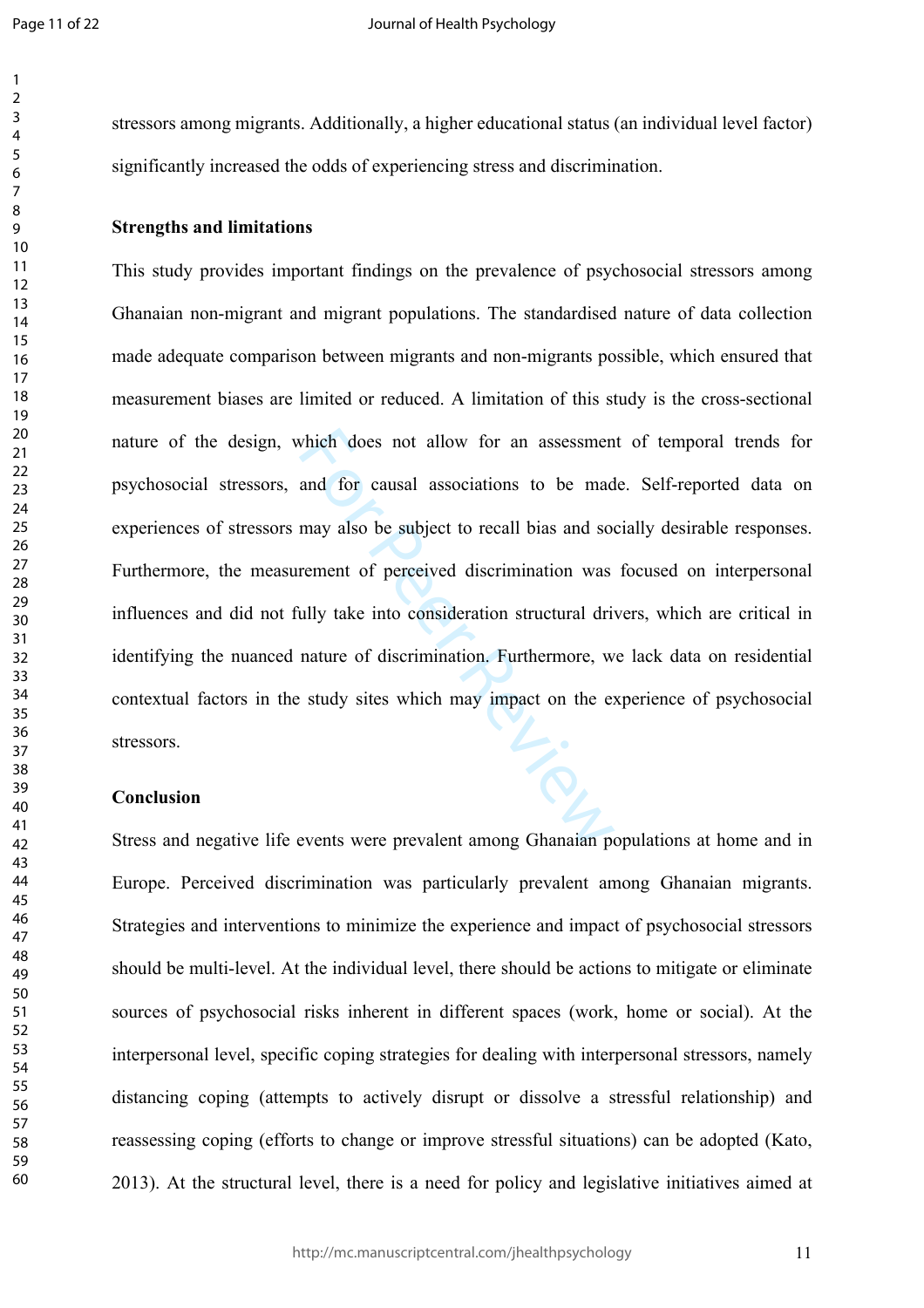minimizing the effects from exposure to stressors especially for vulnerable groups. This includes the ability of key stakeholders to improve psychosocial well-being of Ghanaian populations at home and abroad. Actors at the structural level may include (but not limited to) social psychologists, counselors/therapists, social workers, occupational therapists, religious leaders and institutional caregivers. In addition, other structural level solutions which encourage equity (such as fair and equitable workplace policies) can reduce exposure to stressors. Applying or implementing these multi-level strategies/interventions should not be considered as mutually exclusive.

#### **Acknowledgements**

The authors appreciate the contribution of the volunteers who participated in this project. The authors are also very grateful to the RODAM advisory board members, research assistants and other staff of the five research sites who took part in gathering the data.

#### **Funding**

Example:<br>
For Person and Section of the volunteers who particleful to the RODAM advisory board member<br>
tearch sites who took part in gathering the d<br>
eipt of the following financial support fo<br>
article. This work was suppo The authors disclose receipt of the following financial support for the research, authorship and/or publication of this article. This work was supported by the European Commission under the Framework Programme [grant number 278901]. The funders did not play any role in the study design, data collection and analysis or preparation of the manuscript.

# **Declaration of conflicting interests**

The authors declare that there is no competing interest.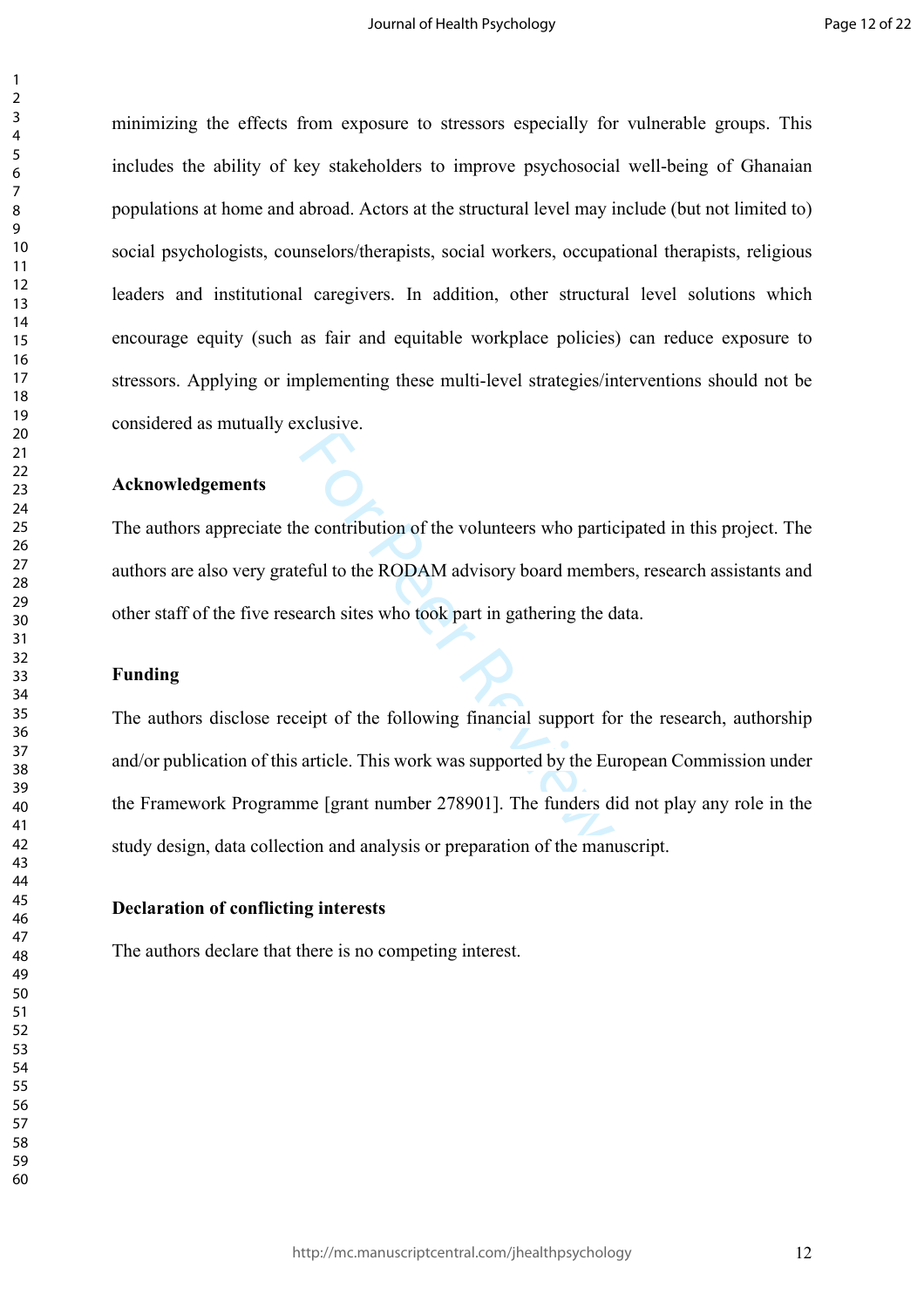$\mathbf{1}$  $\overline{2}$  $\overline{3}$  $\overline{4}$ 5 6  $\overline{7}$ 8 9

# **References**

Abebe DS, Lien L and Hjelde KH (2014) What we know and don't know about mental health problems among immigrants in Norway. *Journal of Immigrant and Minority Health* 16(1):60- 67.

Agyei B, Nicolaou M, Boateng L, Dijkshoorn H, van den Born BJ and Agyemang C (2014) Relationship between psychosocial stress and hypertension among Ghanaians in Amsterdam, the Netherlands–the GHAIA study. *BMC Public Health* 14(1):692.

Agyemang C, Beune E, Meeks K, Addo J, de-Graft Aikins A et al. (2016). Innovative ways of studying the effect of migration on obesity and diabetes beyond the common designs - lessons from the RODAM study. *Annals of the New York Academy of Sciences,* doi: 10.1111/nyas.1320

Agyemang C, Beune E, Meeks K, Owusu-Dabo E, Agyei-Baffour P, De-Graft Aikins A et al. (2014) Rationale and cross-sectional study design of the Research on Obesity and type 2 Diabetes among African Migrants: the RODAM study. *BMJ Open* 4(3):e004877.

Agyemang C, Addo J, Bhopal R, de-Graft Aikins A and Stronks, K (2009). Cardiovascular disease, diabetes and established risks factors among populations of sub-Saharan African descent in Europe: a literature review. *Globalization and Health* 5: 7.

Black PH and Garbutt LD (2002) Stress, inflammation and cardiovascular disease. *Journal of Psychosomatic Research* 52(1):1-23.

Briancon S, Doeglas D, Guillemin F, Van den Heuvel W, Krol B, Sanderman R et al. (1990) European research on incapacitating diseases and social support (EURIDISS). *International Journal of Health Sciences* 1:217-28.

Meeks K, Owusu-Dabo E, Agyei-Baffour I<br>oss-sectional study design of the Researc<br>Migrants: the RODAM study. *BMJ Open* 4<br>hopal R, de-Graft Aikins A and Stronks,<br>tablished risks factors among population<br>ature review. *Globa* Brody GH, Lei MK, Chae DH, Yu T, Kogan SM and Beach SR (2014) Perceived discrimination among African American Adolescents and Allostatic Load: a longitudinal analysis with buffering effects. *Child Development* 85(3):989-1002.

Brugha T, Bebbington P, Tennant C and Hurry J (1985) The List of Threatening Experiences: a subset of 12 life event categories with considerable long-term contextual threat. *Psychological Medicine* 15(1):189-194.

Bucciarelli V, Caterino AL, Bianco F, Caputi CG, Salerni S, Sciomer S et al. (2020) Depression and cardiovascular disease: The deep blue sea of women's heart. *Trends in Cardiovascular Medicine* 30(3):170-176.

Chen J, Chen S, Landry PF and Davis DS (2014) How dynamics of urbanization affect physical and mental health in urban China. *The China Quarterly* 220:988-1011.

Chou KL (2012) Perceived discrimination and depression among new migrants to Hong Kong: The moderating role of social support and neighborhood collective efficacy. *Journal of Affective Disorders* 138(1-2):63-70.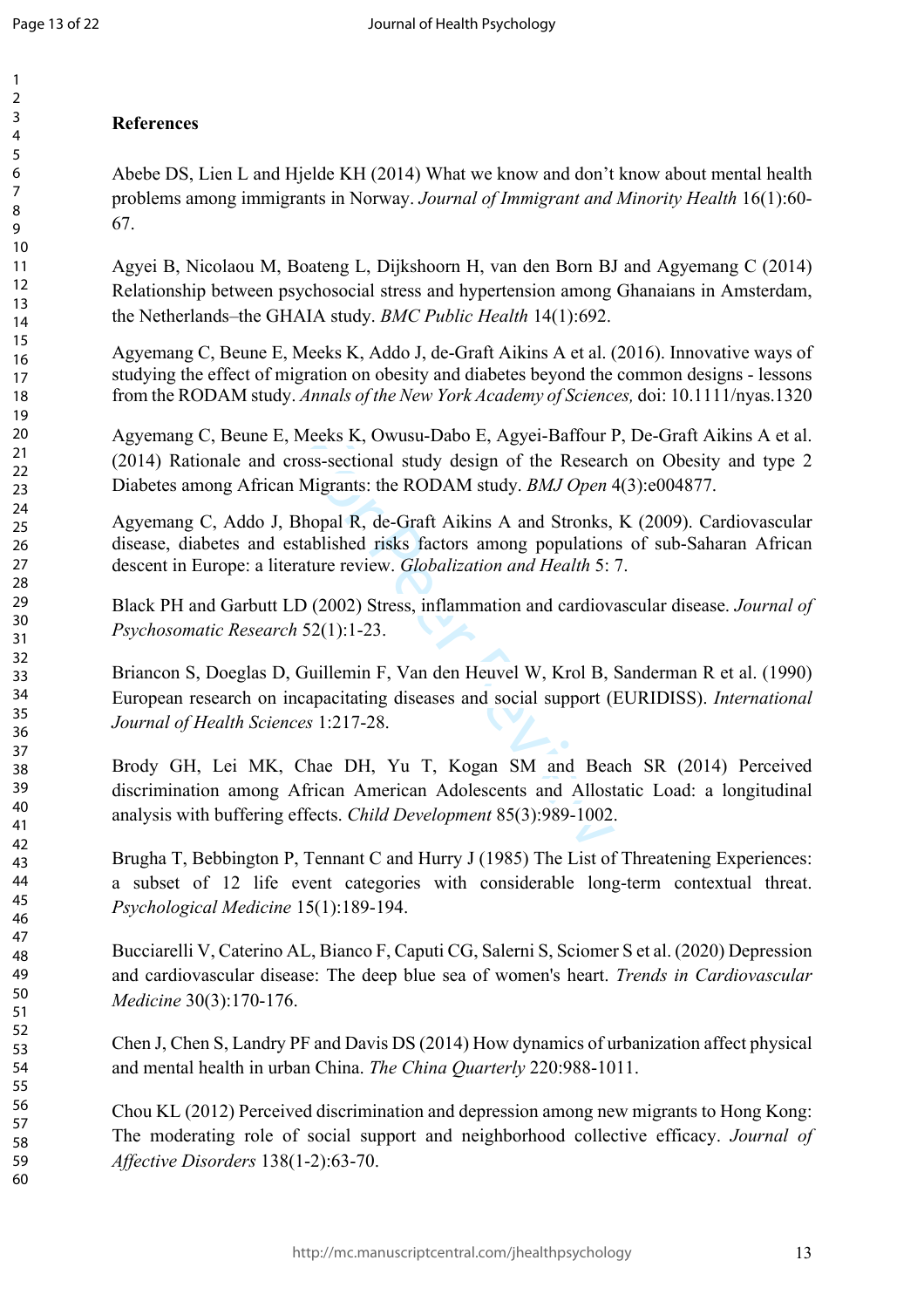de-Graft Aikins A, Dodoo F, Awuah RB, Owusu-Dabo E, Addo J et al. (2019) Knowledge and perceptions of type 2 diabetes among Ghanaian migrants in three European countries and Ghanaians in rural and urban Ghana: the RODAM qualitative study. *PLOS ONE* 14(4): e0214501.

de-Graft Aikins A, Kushitor M, Sanuade O, Dakey S, Dovie D, Kwabena-Adade J (2016). Research on Ageing in Ghana from the 1950s to 2016: A bibliography and commentary. *Ghana Studies Journal* 19(1):173-189.

de-Graft Aikins A, Pitchforth E, Allotey P, Ogedegbe G and Agyemang C (2012) Culture, ethnicity and chronic conditions: reframing concepts and methods for research, intervention and policy in low and middle income countries. Editorial. *Ethnicity & Health* 17(6):551-561.

De Wit MA, Tuinebreijer WC, Dekker J, Beekman AJ, Gorissen WH, Schrier AC et al. (2008) Depressive and anxiety disorders in different ethnic groups: a population based study among native Dutch, and Turkish, Moroccan and Surinamese migrants in Amsterdam. *Social Psychiatry and Psychiatric Epidemiology* 43(11):905-912.

Essed P (1991) *Understanding everyday racism: An interdisciplinary theory.* Sage.

ic Epidemiology 43(11):905-912.<br> *nding everyday racism: An interdisciplinal*<br>
sins R and Brugha T (2005) The distribution<br>
ties in Europe. Clinical Practice and Epide<br>
terminants, correlates and mediators of<br> *I Science &* Fryers T, Melzer D, Jenkins R and Brugha T (2005) The distribution of the common mental disorders: social inequalities in Europe. Clinical Practice and *Epidemiology in Mental Health* 1(1):14.

Gadalla TM (2009) Determinants, correlates and mediators of psychological distress: A longitudinal study. *Social Science & Medicine* 68(12):2199-2205.

Gambaro E, Mastrangelo M, Sarchiapone M, Marangon D, Gramaglia C, Vecchi C et al. (2020) Resilience, trauma, and hopelessness: protective or triggering factor for the development of psychopathology among migrants? *BMC Psychiatry* 20(1):1-15.

González-Castro JL and Ubillos S (2011) Determinants of psychological distress among migrants from Ecuador and Romania in a Spanish city. *International Journal of Social Psychiatry* 57(1):30-44.

Griffin J and Soskolne V (2003) Psychological distress among Thai migrant workers in Israel. *Social Science & Medicine* 57(5):769-774.

Hamilton JL and Alloy LB (2017) Physiological markers of interpersonal stress generation in depression. *Clinical Psychological Science* 5(6):911-929.

Heikkilä K, Fransson EI, Nyberg ST, Zins M, Westerlund H, Westerholm P (2013) Job strain and health-related lifestyle: findings from an individual-participant meta-analysis of 118 000 working adults. *American Journal of Public Health* 103(11):2090-2097.

Hobfoll SE (2002). Social and psychological resources and adaptation. *Review of General Psychology* 6(4):307-324.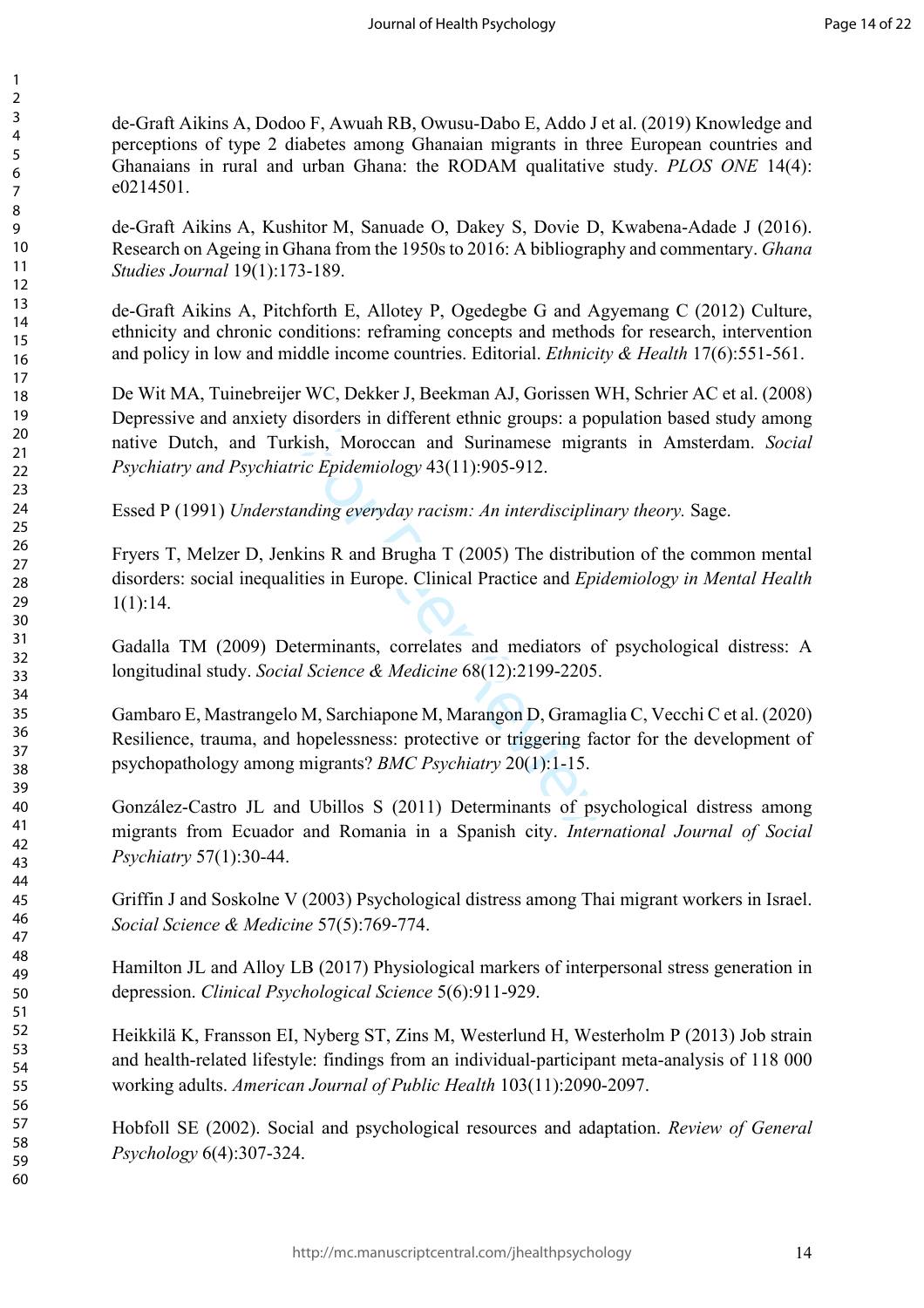$\mathbf{1}$ 

60

Jurado D, Alarcón RD, Martínez-Ortega JM, Mendieta-Marichal Y, Gutiérrez-Rojas L and Gurpegui M (2017) Factors associated with psychological distress or common mental disorders in migrant populations across the world. *Revista de Psiquiatría y Salud Mental (English Edition)* 10(1):45-58.

Kato T (2013) Assessing coping with interpersonal stress: development and validation of the Interpersonal Stress Coping Scale in Japan. *International Perspectives* in *Psychology* 2(2):100–115.

Kendler KS, Hettema JM, Butera F, Gardner CO and Prescott CA (2003) Life event dimensions of loss, humiliation, entrapment, and danger in the prediction of onsets of major depression and generalized anxiety. *Archives of General Psychiatry* 60(8):789-796.

Kerkenaar MM, Maier M, Kutalek R, Lagro-Janssen AL, Ristl R and Pichlhöfer O (2013) Depression and anxiety among migrants in Austria: a population based study of prevalence and utilization of health care services. *Journal of Affective Disorders* 151(1):220-228.

Levecque K, Lodewyckx I and Bracke P (2009) Psychological distress, depression and generalised anxiety in Turkish and Moroccan immigrants in Belgium: a general population study. *Social Psychiatry and Psychiatric Epidemiology* 44:188-197.

Martos-Méndez MJ, García-Cid A, Gómez-Jacinto L and Hombrados-Mendieta I (2020) Perceived Discrimination, Psychological Distress and Cardiovascular Risk in Migrants in Spain. International *Journal of Environmental Research and Public Health* 17(12):4601.

Monteiro NM (2015) Addressing mental illness in Africa: Global health challenges and local opportunities. *Community Psychology in Global Perspective* 1(2):78-95.

*Example 12* Example 2017<br>
mong migrants in Austria: a population bas<br>
services. *Journal of Affective Disorders* 15<br>
x I and Bracke P (2009) Psychological<br>
urkish and Moroccan immigrants in Belg<br>
and Psychiatric Epidemiol Nieuwenhuijsen K, Schene AH, Stronks K, Snijder MB, Frings-Dresen MH and Sluiter JK (2015) Do unfavourable working conditions explain mental health inequalities between ethnic groups?: cross-sectional data of the HELIUS study. BMC Public Health 15(1):805.

Ozbay F, Johnson DC, Dimoulas E, Morgan CA, Charney D and Southwick S (2007) Social Support and Resilience to Stress. *Psychiatry (Edgmont)* 4(5):35-40.

Pannetier J, Lert F, Roustide MJ and du Loû AD (2017) Mental health of sub-Saharan African migrants: the gendered role of migration paths and transnational ties. *SSM-Population Health* 1;3:549-557.

Pantelidou S and Craig TK (2006) Culture shock and social support: a survey in Greek migrant students. *Social Psychiatry and Psychiatric Epidemiology* 41:777-781.

Pearlin LI and Schooler C (1978) The structure of coping. *Journal of health and social behavior* 19(1):2-21.

Reupert A (2017) A socio-ecological framework for mental health and well-being. *Advances in Mental Health* 15 (2):105-107.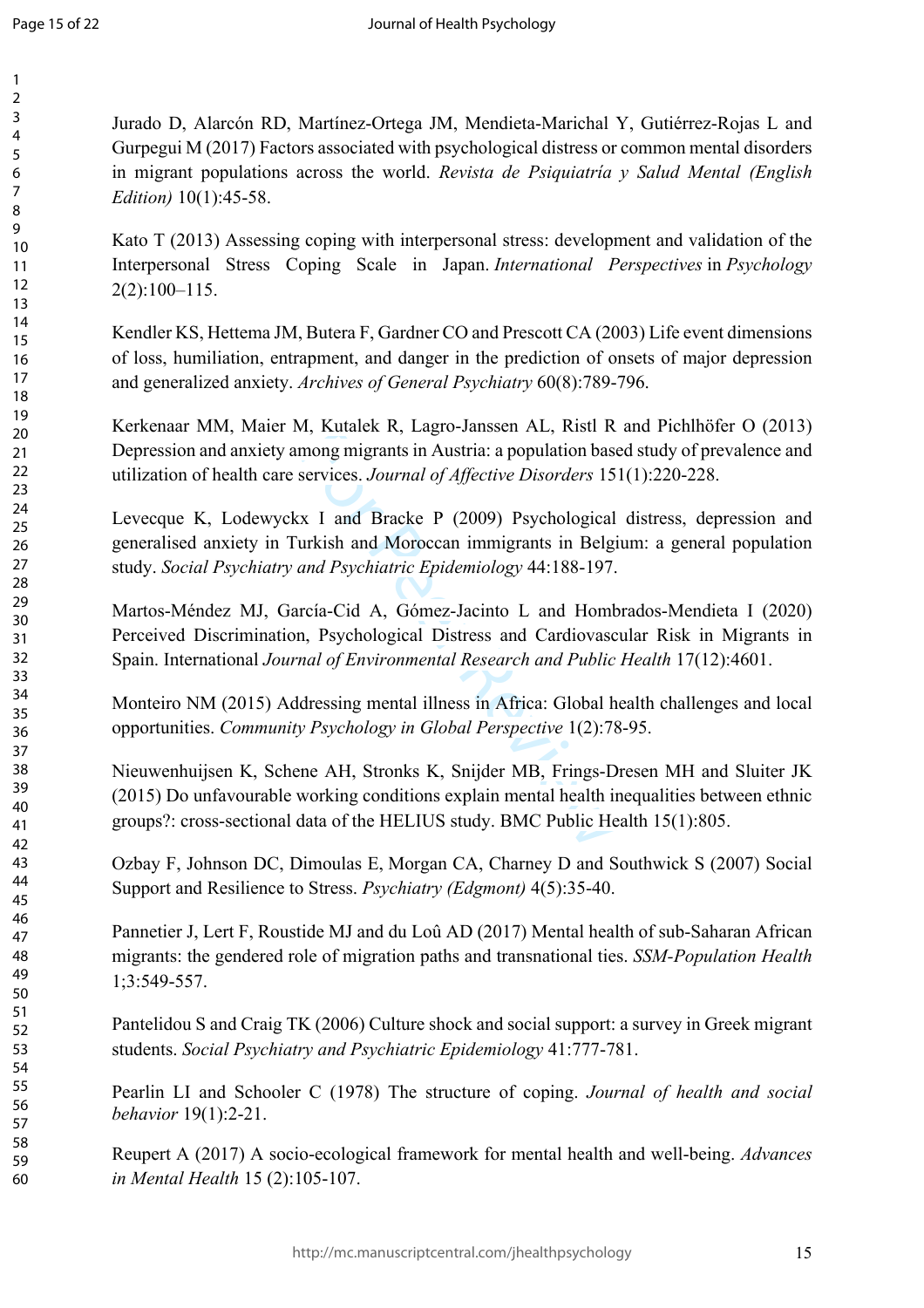Rosengren A, Hawken S, Ôunpuu S, Sliwa K, Zubaid M, Almahmeed WA, et al. (2004) Association of psychosocial risk factors with risk of acute myocardial infarction in 11 119 cases and 13 648 controls from 52 countries (the INTERHEART study): Case-control study. *The Lancet* 364:953-962.

Rosmalen JG, Bos EH and De Jonge P (2012) Validation of the Long-term Difficulties Inventory (LDI) and the List of Threatening Experiences (LTE) as measures of stress in epidemiological population-based cohort studies. *Psychological Medicine* 42:2599-2608.

Salinero-Fort MA, Jiménez-García R, de Burgos-Lunar C, Chico-Moraleja RM and Gómez-Campelo P (2015) Common mental disorders in primary health care: differences between Latin American-born and Spanish-born residents in Madrid, Spain. *Social Psychiatry and Psychiatric Epidemiology* 50(3):429-443.

Schneiderman N, Ironson G and Siegel SD (2005) Stress and health: psychological, behavioral, and biological determinants. *Annual Review of Clinical Psychology* 1:607-628

Shields M (2004) Stress, health and the benefit of social support. *Health Reports* 15(1):9-38.

Song Y, Gee GC, Fan Y and Takeuchi DT (2007) Do physical neighborhood characteristics matter in predicting traffic stress and health outcomes? *Transportation Research Part F: Traffic Psychology and Behaviour* 10(2):164-176.

G and Siegel SD (2005) Stress and health:<br>
Ints. *Annual Review of Clinical Psychology*<br>
health and the benefit of social support. Ho<br>
and Takeuchi DT (2007) Do physical ne<br>
fic stress and health outcomes? *Transpo*<br> *leha* Spruill TM, Butler MJ, Thomas SJ, Tajeu GS, Kalinowski J, Castañeda SF et al. (2019) Association between high perceived stress over time and incident hypertension in black adults: findings from the Jackson Heart Study. *Journal of the American Heart Association* 8(21):e012139.

Srivastava K (2009) Urbanization and mental health. *Industrial Psychiatry Journal* 18(2):75.

Suurmeijer TPBM, Doeglas DM, Briançon S, Krijnen W, Krol B, Sanderman R, et al. (1995) The measurement of social support in the European Research on incapaciting diseases and social support: the development of the social support questionnaire for transactions (SSQT). *Social Science & Medicine* 40(9):1221-1229.

Taloyan M, Johansson SE, Sundquist J, Koctürk TO and Johansson LM (2008) Psychological distress among Kurdish immigrants in Sweden. *Scandinavian Journal of Public Health* 36(2):190-196.

Van Sonderen E (1990) Measurement of social network and social support. Empirical results in relation to the EURIDISS instruments. *International Journal of Health Sciences* 1:203-216.

Wainberg ML, Scorza P, Shultz JM, Helpman L, Mootz JJ, Johnson KA et al. (2017) Challenges and opportunities in global mental health: a research-to-practice perspective. *Current Psychiatry Reports* 19(5):28.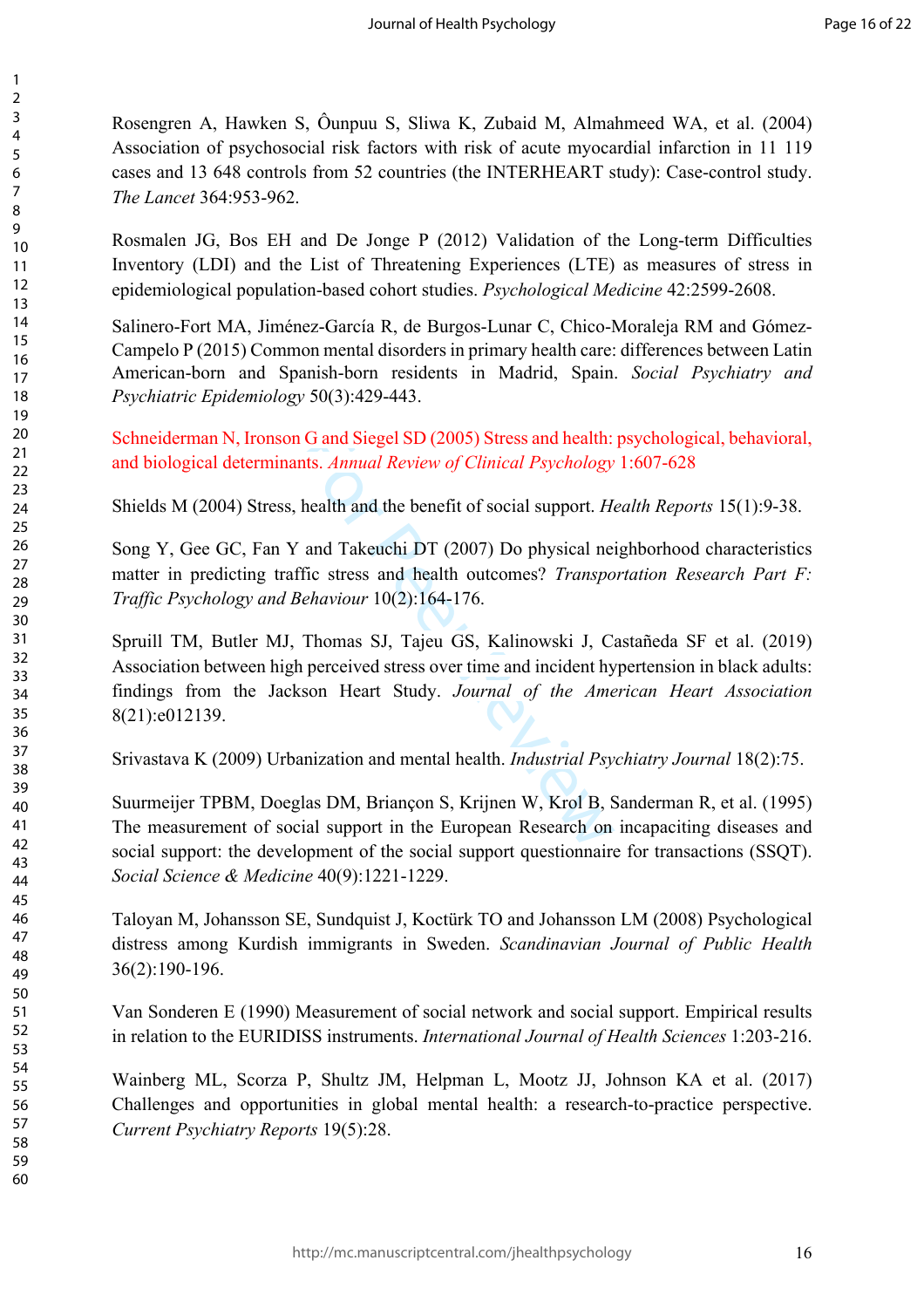$\mathbf{1}$  $\overline{2}$  $\overline{3}$  $\overline{4}$  $\overline{7}$ 

Williams DR, Yu Y, Jackson JS and Anderson NB (1997) Racial differences in physical and mental health: Socio-economic status, stress and discrimination. *Journal of Health Psychology* 2(3):335-351.

Wills TA, Sandy JM and Yaeger AM (2002) Stress and smoking in adolescence: a test of directional hypotheses. *Health Psychology* 21(2):122-130.

Wittig U, Lindert J, Merbach M and Brähler E (2008) Mental health of patients from different cultures in Germany. *European Psychiatry* 23:28-35.

World Health Organization (2019) Mental disorders. https://www.who.int/news-room/factsheets/detail/mental-disorders.

From Per Review World Health Organization (2015) World report on ageing and health. ISBN: 9789241565042.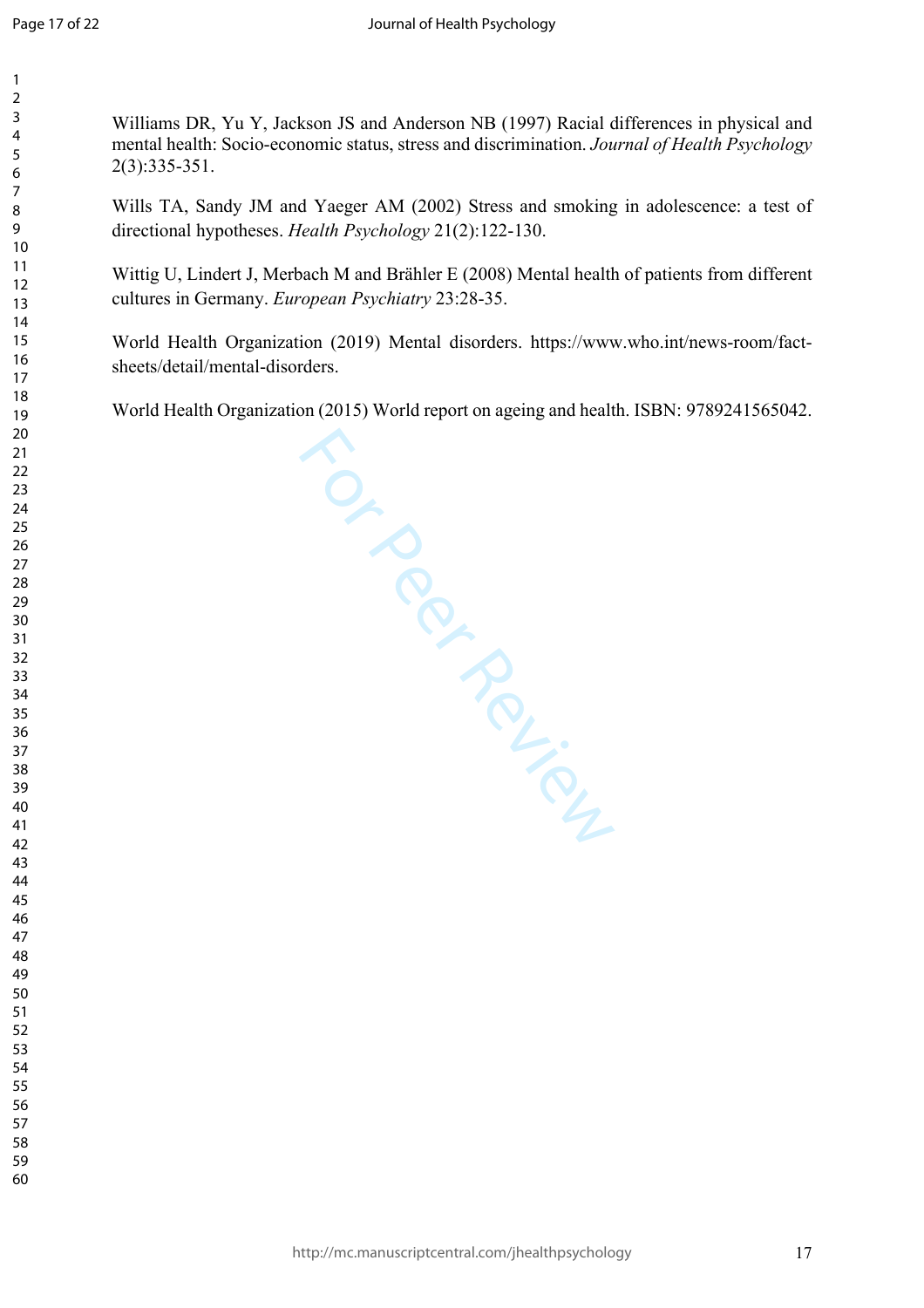|  |  | Table 1: Adjusted odds ratios for psychosocial stressors by migration status |
|--|--|------------------------------------------------------------------------------|
|  |  |                                                                              |

|                          | <b>Stress at work/home</b>   |                              | <b>Perceived discrimination</b> |                             | <b>Negative life events</b> |                             |
|--------------------------|------------------------------|------------------------------|---------------------------------|-----------------------------|-----------------------------|-----------------------------|
| Location                 | Model 1<br>OR (95% CI)       | Model 2<br>OR (95% CI)       | Model 1<br>OR (95% CI)          | Model 2<br>OR (95% CI)      | Model 1<br>OR (95% CI)      | Model 2<br>OR (95% CI)      |
| Non-<br>migrants<br>(RC) | 1.00                         | 1.00                         | 1.00                            | 1.00                        | 1.00                        | 1.00                        |
| Migrants                 | $0.43***$<br>$(0.38 - 0.48)$ | $0.39***$<br>$(0.34 - 0.45)$ | $8.05***$<br>$(6.92 - 9.37)$    | $9.45***$<br>$(7.97-11.20)$ | $0.86**$<br>$(0.76 - 0.98)$ | $0.86**$<br>$(0.75 - 0.98)$ |

Model 1 adjusted for age and sex;

Model 2 adjusted for age, sex, education, social support and mastery;

Abbreviations: CI, confidence interval; OR, odds ratio; RC, reference category;

TON PROPILLING \*\* P  $< 0.01$ ; \*\*\* P  $< 0.001$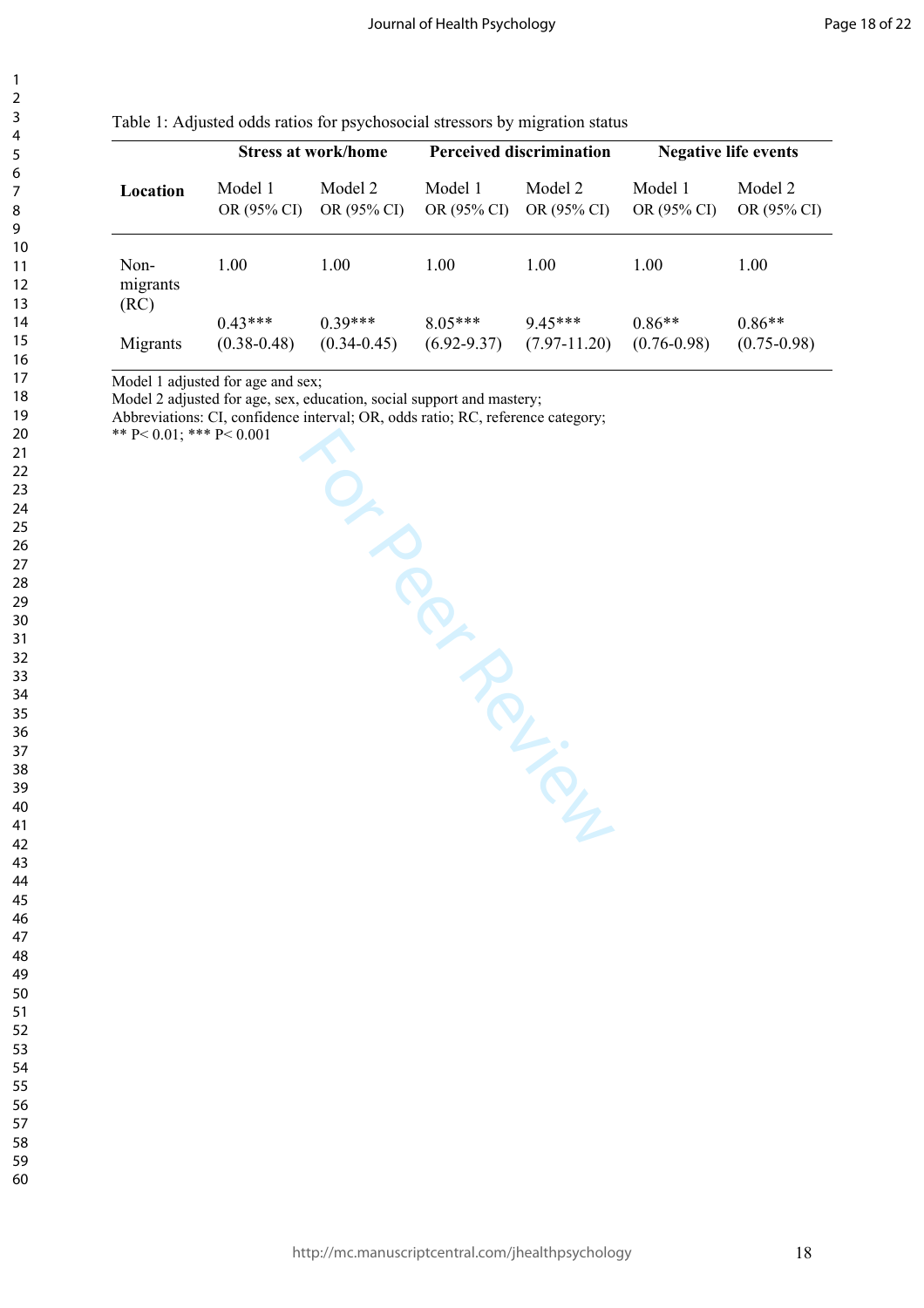| 1               |  |
|-----------------|--|
| $\overline{c}$  |  |
| 3               |  |
| 4               |  |
| 5               |  |
| 6<br>7          |  |
|                 |  |
| 8               |  |
| 9               |  |
| 10              |  |
| 1<br>1          |  |
| $\overline{12}$ |  |
| 13              |  |
| $\overline{14}$ |  |
| 15              |  |
| 16<br>ر<br>17   |  |
| 18              |  |
| 19              |  |
| 20              |  |
| -<br>21         |  |
| $^{22}$         |  |
| 23              |  |
| 24              |  |
| 25              |  |
| 26              |  |
| 27              |  |
| 28              |  |
| 29              |  |
| 30              |  |
| 31              |  |
| 32              |  |
| 33              |  |
| 34              |  |
| 35              |  |
| 36              |  |
| 37              |  |
| 3<br>S<br>Š     |  |
| 39              |  |
| 40              |  |
| 41              |  |
| 42              |  |
| 43              |  |
| 44              |  |
| 45<br>46        |  |
| 47              |  |
| 48              |  |
| 49              |  |
| 50              |  |
| 51              |  |
| 52              |  |
| 53              |  |
| 54              |  |
| 55              |  |
| 56              |  |
| 57              |  |
| 58              |  |

Table 2. Factors associated with stress at home/work among Ghanaian non-migrants and migrants.

|                              | Non-migrants       |         | <b>Migrants</b>   |         |
|------------------------------|--------------------|---------|-------------------|---------|
| Variable                     | OR (95% CI)        | P-value | OR (95% CI)       | P-value |
| Age                          | $1.01(0.99-1.014)$ | 0.179   | $0.99(0.98-1.06)$ | 0.382   |
| <b>Sex</b>                   |                    |         |                   |         |
| Male (RC)                    | 1.00               |         | 1.00              |         |
| Female                       | $1.05(0.84-1.31)$  | 0.673   | $1.02(0.86-1.22)$ | 0.805   |
| <b>Education</b>             |                    |         |                   |         |
| No/primary education (RC)    | 1.00               |         | 1.00              |         |
| Lower secondary              | $0.63(0.50-0.80)$  | 0.000   | $1.06(0.78-1.28)$ | 0.962   |
| Higher secondary             | $0.61(0.44-0.86)$  | 0.004   | $1.26(0.97-1.63)$ | 0.086   |
| Tertiary                     | $0.60(0.37-0.98)$  | 0.040   | $1.50(1.09-2.07)$ | 0.014   |
| <b>Employment status</b>     |                    |         |                   |         |
| Not working (RC)             | 1.00               |         | 1.00              |         |
| Has a paid job               | $0.96(0.71-1.31)$  | 0.812   | $0.91(0.76-1.10)$ | 0.337   |
| Social support               |                    |         |                   |         |
| Weak (RC)                    | 1.00               |         | 1.00              |         |
| <b>Strong</b>                | $0.84(0.70-1.00)$  | 0.050   | $0.81(0.66-1.01)$ | 0.048   |
| <b>Mastery</b>               | $0.89(0.87-0.92)$  | 0.000   | $0.87(0.85-0.89)$ | 0.000   |
| <b>Location of residence</b> |                    |         |                   |         |
| Urban Ghana (RC)             | 1.00               |         |                   |         |
| Rural Ghana                  | $1.59(1.27-1.99)$  | 0.128   |                   |         |
| <b>Location of residence</b> |                    |         |                   |         |
| Amsterdam (RC)               |                    |         | 1.00              |         |
| London                       |                    |         | $1.07(0.85-1.34)$ | 0.559   |
| Berlin                       |                    |         | $1.08(0.85-1.37)$ | 0.536   |
| Length of stay               |                    |         | $1.03(0.99-1.04)$ | 0.630   |

1.03<br>tio; CI, confidence interval; Sig - significance RC, reference category; OR, odds ratio; CI, confidence interval; Sig - significance value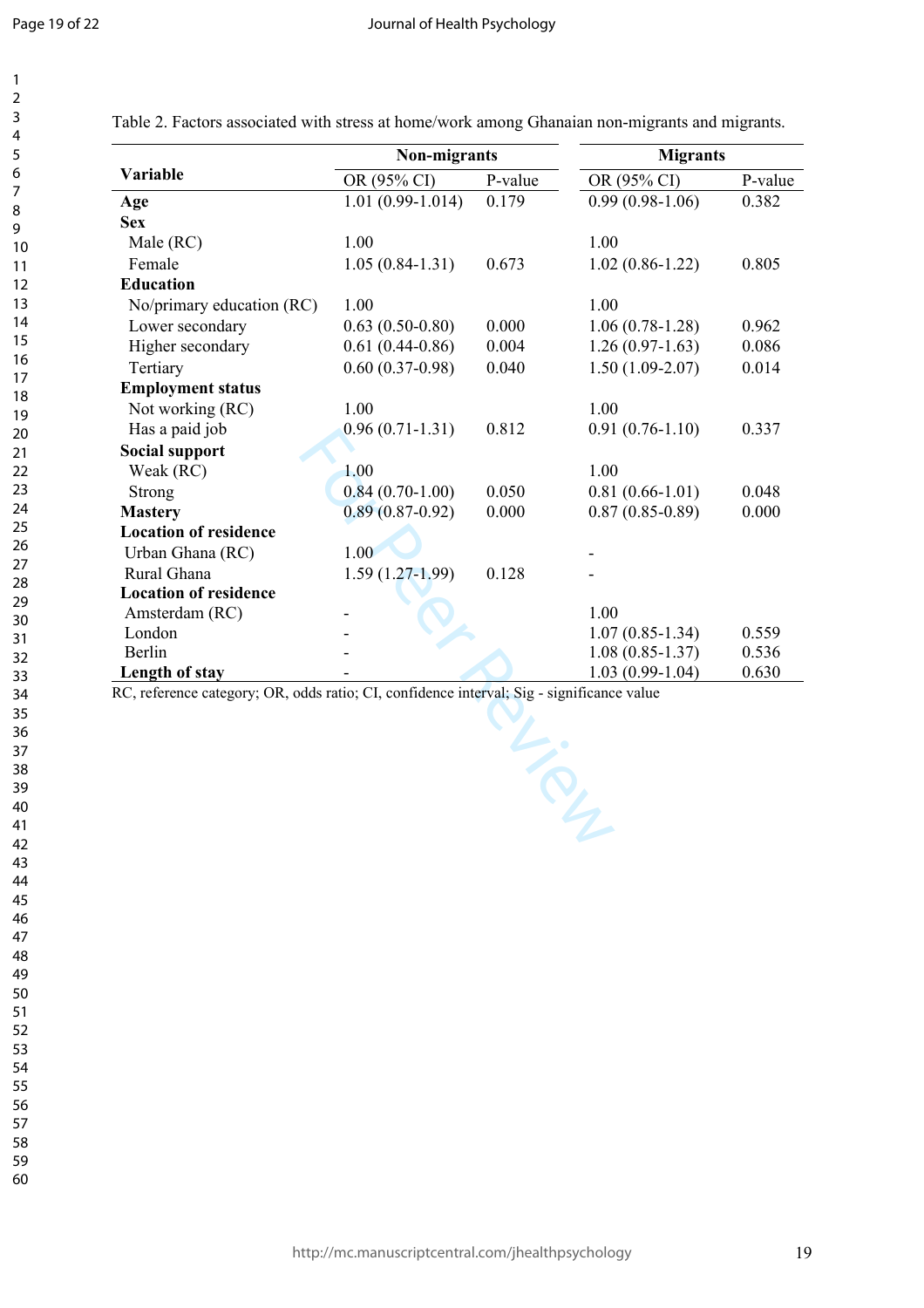|                              | Non-migrants        |         | <b>Migrants</b>   |         |
|------------------------------|---------------------|---------|-------------------|---------|
| Variable                     | OR (95% CI)         | P-value | OR (95% CI)       | P-value |
| Age                          | $0.97(0.96 - 0.99)$ | 0.000   | $0.99(0.98-1.06)$ | 0.408   |
| <b>Sex</b>                   |                     |         |                   |         |
| Male (RC)                    | 1.00                |         | 1.00              |         |
| Female                       | $1.11(0.81-1.53)$   | 0.513   | $0.70(0.59-0.84)$ | 0.000   |
| <b>Education</b>             |                     |         |                   |         |
| No/primary education (RC)    | 1.00                |         | 1.00              |         |
| Lower secondary              | $1.08(0.79-1.47)$   | 0.641   | $1.18(0.93-1.50)$ | 0.168   |
| Higher secondary             | $0.67(0.40-1.13)$   | 0.136   | $1.27(0.98-1.65)$ | 0.071   |
| Tertiary                     | $1.01(0.48-2.10)$   | 0.987   | $3.18(2.27-4.46)$ | 0.000   |
| <b>Employment status</b>     |                     |         |                   |         |
| Not working (RC)             | 1.00                |         | 1.00              |         |
| Has a paid job               | $1.48(0.96-2.29)$   | 0.076   | $1.16(0.96-1.40)$ | 0.122   |
| Social support               |                     |         |                   |         |
| Weak (RC)                    | 1.00                |         | 1.00              |         |
| <b>Strong</b>                | $0.20(0.15-0.27)$   | 0.000   | $0.67(0.45-0.82)$ | 0.000   |
| <b>Mastery</b>               | $0.89(0.86 - 0.91)$ | 0.000   | $0.90(0.88-0.92)$ | 0.000   |
| <b>Location of residence</b> |                     |         |                   |         |
| Urban Ghana (RC)             | 1.00                |         |                   |         |
| Rural Ghana                  | $0.41(0.30-0.58)$   | 0.000   |                   |         |
| <b>Location of residence</b> |                     |         |                   |         |
| Amsterdam (RC)               |                     |         | 1.00              |         |
| London                       |                     |         | $0.67(0.53-0.84)$ | 0.001   |
| Berlin                       |                     |         | $1.16(0.91-1.47)$ | 0.238   |
| Length of stay               |                     |         | $1.00(0.99-1.01)$ | 0.979   |

Table 3. Factors associated with perceived discrimination among Ghanaian non-migrants and migrants.

**For Performance** RC, reference category; OR, odds ratio; CI, confidence interval; Sig - significance value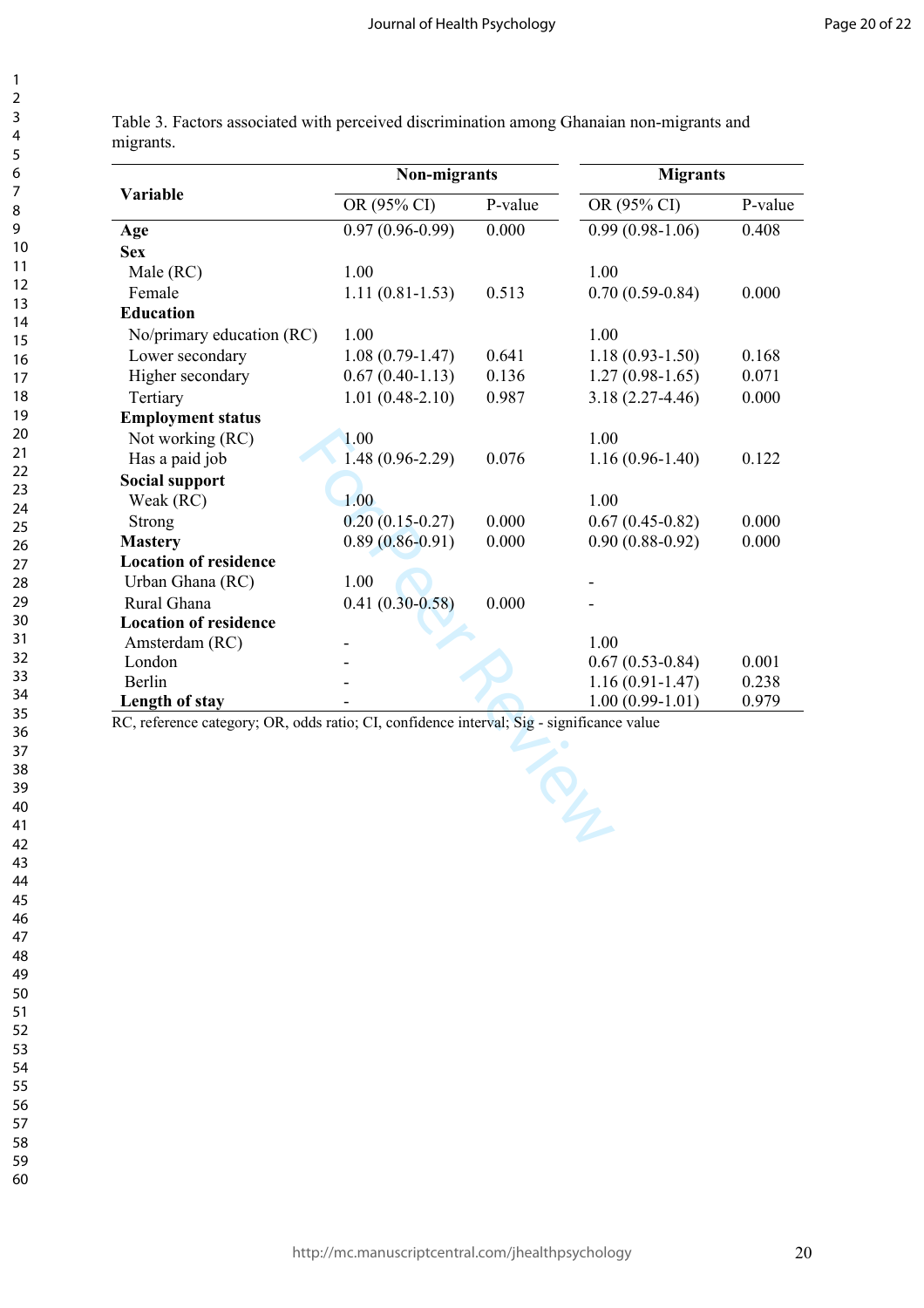| 1                             |  |
|-------------------------------|--|
| $\overline{\mathbf{c}}$       |  |
| 3<br>4                        |  |
|                               |  |
| 5                             |  |
| 6<br>7                        |  |
|                               |  |
| 8                             |  |
| 9                             |  |
| $\overline{10}$               |  |
|                               |  |
|                               |  |
|                               |  |
| 11 12 13 14 15 16 17 18 19 1  |  |
|                               |  |
|                               |  |
|                               |  |
|                               |  |
|                               |  |
|                               |  |
|                               |  |
| 20<br>21<br>22<br>23          |  |
| 24                            |  |
| 25                            |  |
|                               |  |
| 26<br>27                      |  |
| 28                            |  |
| 29                            |  |
| 30                            |  |
| 31                            |  |
|                               |  |
| 32<br>33                      |  |
| 34                            |  |
| $\frac{35}{1}$                |  |
| 36                            |  |
| 37                            |  |
| $\overline{\bf 8}$            |  |
| 39                            |  |
| 40                            |  |
| 41                            |  |
| 42                            |  |
| 43                            |  |
| 44                            |  |
| 45<br>46                      |  |
| 47                            |  |
| 48                            |  |
| 49                            |  |
| 50                            |  |
| 51                            |  |
| 52                            |  |
| 53                            |  |
| 54                            |  |
| 55                            |  |
| 56                            |  |
| 57                            |  |
| $\overline{\mathbf{58}}$<br>ŗ |  |

Table 4. Factors associated with negative life events among Ghanaian non-migrants and migrants.

|                              | Non-migrants        |         | <b>Migrants</b>     |         |
|------------------------------|---------------------|---------|---------------------|---------|
| <b>Variable</b>              | OR (95% CI)         | P-value | OR (95% CI)         | P-value |
| Age                          | $1.01(0.99-1.07)$   | 0.967   | $0.99(0.98-1.07)$   | 0.483   |
| <b>Sex</b>                   |                     |         |                     |         |
| Male (RC)                    | 1.00                |         | 1.00                |         |
| Female                       | $0.72(0.58-0.88)$   | 0.002   | $0.84(0.70-0.99)$   | 0.049   |
| <b>Education</b>             |                     |         |                     |         |
| No/primary education (RC)    | 1.00                |         | 1.00                |         |
| Lower secondary              | $0.89(0.72-1.10)$   | 0.263   | $1.10(0.87-1.39)$   | 0.425   |
| Higher secondary             | $0.89(0.65-1.24)$   | 0.499   | $1.09(0.84-1.40)$   | 0.534   |
| Tertiary                     | $1.23(0.76-2.01)$   | 0.403   | $0.92(0.67-1.26)$   | 0.602   |
| <b>Employment status</b>     |                     |         |                     |         |
| Not working (RC)             | 1.00                |         | 1.00                |         |
| Has a paid job               | $1.20(0.91 - 1.57)$ | 0.194   | $0.94(0.78-1.13)$   | 0.532   |
| Social support               |                     |         |                     |         |
| Weak (RC)                    | 1.00                |         | 1.00                |         |
| <b>Strong</b>                | $1.14(0.95-1.39)$   | 0.157   | $0.81(0.66-1.00)$   | 0.046   |
| <b>Mastery</b>               | $0.99(0.97-1.01)$   | 0.373   | $0.99(0.97-1.01)$   | 0.497   |
| <b>Location of residence</b> |                     |         |                     |         |
| Urban Ghana (RC)             | 1.00                |         |                     |         |
| Rural Ghana                  | $0.85(0.75-1.03)$   | 0.102   |                     |         |
| <b>Location of residence</b> |                     |         |                     |         |
| Amsterdam (RC)               |                     |         | 1.00                |         |
| London                       |                     |         | $1.18(0.95-1.48)$   | 0.141   |
| Berlin                       |                     |         | $1.08(0.85 - 1.37)$ | 0.526   |
| Length of stay               |                     |         | $1.00(0.99-1.01)$   | 0.979   |

RC, reference category; OR, odds ratio; CI, confidence interval; Sig - significance value

Like Review